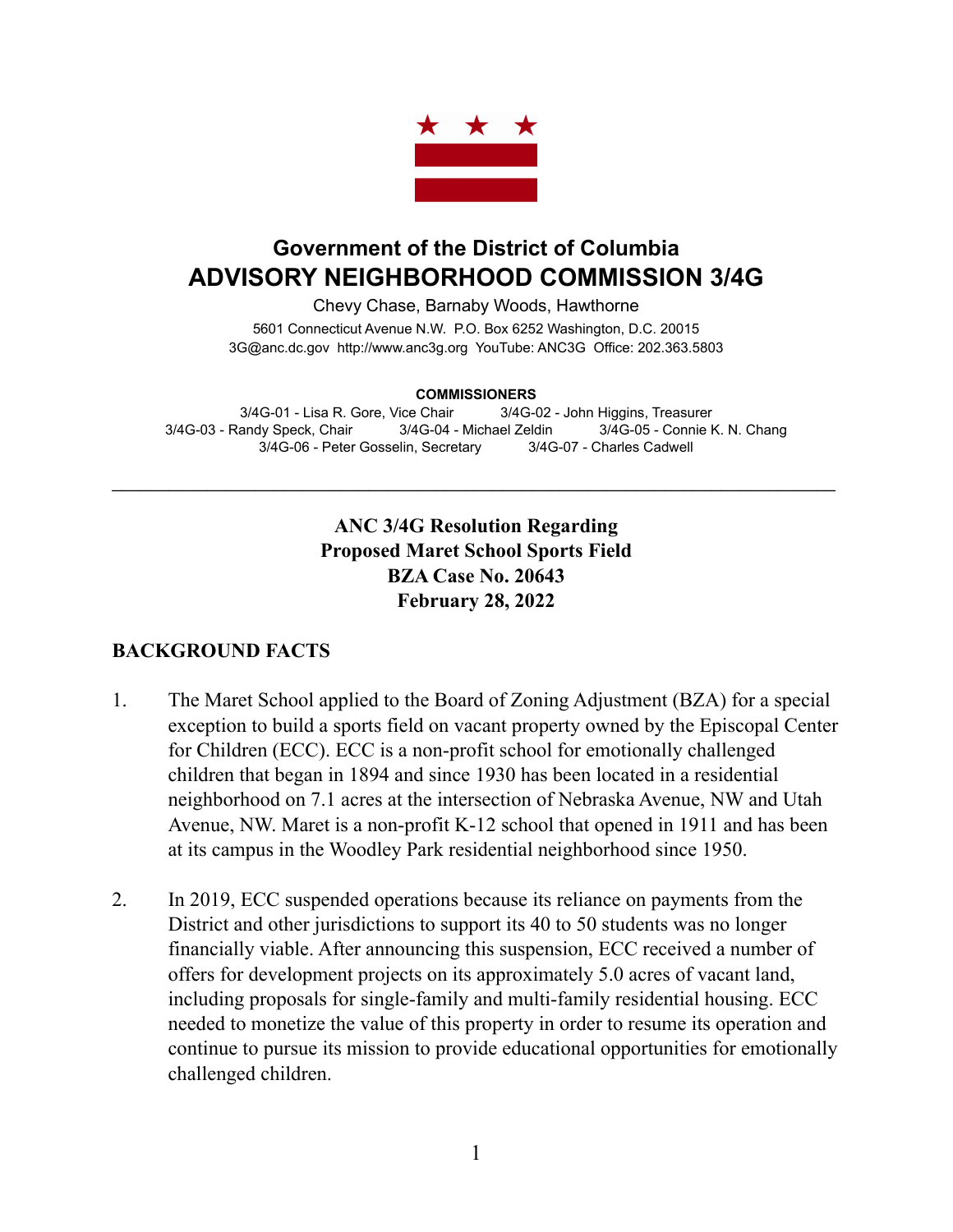- <span id="page-1-1"></span>3. For many years, Maret has been searching for a sports field that would accommodate its athletic programs, which are an integral part of its curriculum. In addition to the limited field space on its Woodley Park campus, Maret has arranged to use other fields in the District, including the field at the Jelleff Recreation Center.<sup>[1](#page-1-0)</sup> To meet its long term needs, Maret approached ECC about the possibility that it could use ECC's vacant field. On December 14, 2020, Maret and ECC [announced](http://eccofdc.org/the-episcopal-center-for-children-is-in-discussions-with-maret-school-about-open-space/) that they were in "conversations" about ECC's field and that if they finalized an agreement, they would "promptly initiate discussions with the ANC and surrounding community to share plans, exchange ideas, and collaborate to ensure a beneficial outcome."
- 4. On February 10, 2021, the Commission first [learned](https://anc3g.org/wp-content/uploads/2022/01/ANC-34G_Disclosure-Statement-re-Maret-ECC-BZA-Application_1-14-22_posted.docx) from ECC that it had signed a lease with Maret for use of the vacant field for its athletic program, and on February 20, 2021, Councilmember Lewis George's chief of staff gave the Commission some [additional information](https://anc3g.org/wp-content/uploads/2022/01/ANC-34G_Disclosure-Statement-re-Maret-ECC-BZA-Application_1-14-22_posted.docx). On February 26, 2021, Maret and ECC publicly [announced](http://eccofdc.org/joint-statement-the-episcopal-center-for-children-and-maret-school-have-signed-lease/) that on February 3, 2021, they had "signed a long-term lease for up to 50 years that will allow Maret to use the grounds behind the ECC's buildings, as well as the smallest of its four buildings. As part of the agreement, Maret will develop the space to create a multisport field for athletic play. It is Maret's intention to make the field space available to District children, athletes, and residents at large."
- 5. On June 21, 2021, Maret and ECC [reported](http://eccofdc.org/joint-statement-the-episcopal-center-for-children-and-maret-agreement-update/) that "during the summer months there will be preliminary site and engineering studies to help craft a plan for the fields," and those "plans will be shared with the Advisory Neighborhood Commission (ANC) 3/4G in late summer/early fall." They pledged "to collaborate with the neighborhood, the ANC, and District throughout this process."
- 6. At its June 28, 2021 [public meeting](https://anc3g.org/wp-content/uploads/2021/09/Minutes-June-28-2021-FINAL.pdf), the Commission announced Maret's intention to cooperate with the ANC and the community, and at its September 13, 2021 [meeting,](https://anc3g.org/wp-content/uploads/2021/11/ANC-34G-minutes-Sept-13-2021-FINAL.pdf) the Commission reported that "Maret will present its plans at the Commission's September 27, 2021 meeting and hopes to file an application for approval of the plans with the Board of Zoning Adjustment sometime in October 2021. At the Commission's request, Maret is distributing flyers to all the nearby

<span id="page-1-0"></span><sup>&</sup>lt;sup>1</sup> An [agreement](https://www.maret.org/athletics/jelleff-field) between Maret and the District Department of Parks and Recreation (DPR) gives Maret priority scheduling on the Jelleff field for two hours after school and some Saturdays, from September through early November and from March through mid-May. DPR has sole responsibility for permitting use of the facility. This agreement expires in 2029.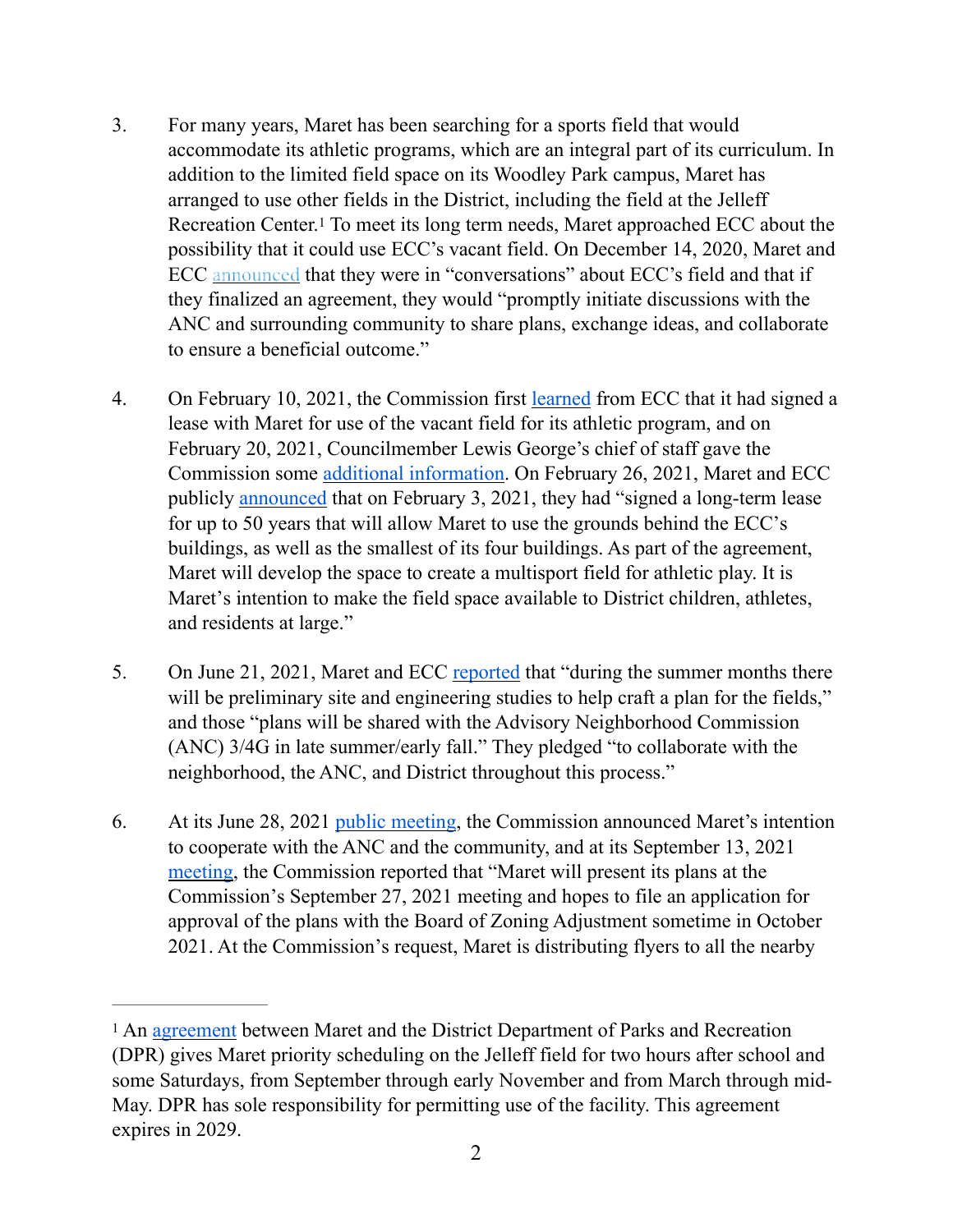residents advising them of this meeting and the opportunity to ask questions or make comments."

- 7. At its public meeting on [September 27, 2021](https://anc3g.org/wp-content/uploads/2021/11/ANC-34G-minutes-Sept-27-2021-FINAL.pdf), the Commission devoted almost two hours to Maret's proposal for the field — about 20 minutes for a Maret presentation, 26 minutes for commissioners' questions, and 72 minutes for community comments and questions.
- 8. On October 15, 2021, Maret gave the Commission a draft of its Statement of the Applicant for its BZA application, and on October 24, 2021, the Commission highlighted a [number of concerns](https://anc3g.org/wp-content/uploads/2022/02/Maret-BZA-Statement-in-Support-of-Athletics-Field-Use-10.15.21-ANC-Comments-10-24-21.docx) raised by residents and commissioners that would need to be addressed — e.g., stormwater management, the size and location of the parking lot, the transportation management plan, noise mitigation, the number of spectators, players, and coaches, the extent and hours of field use, leasing the field to youth sports organizations, the extent and terms of neighborhood use of the field, and the height of the netting and scoreboard. The Commission described its comments on Maret's draft Statement to nearby neighbors on [November 1, 2021,](https://anc3g.org/wp-content/uploads/2021/11/RS-Notes-from-MaretECC-meeting-with-Nebraska-Residents-11-1-21.pdf) and provided them with a copy on [November 2,](https://anc3g.org/wp-content/uploads/2022/02/Maret-BZA-Statement-in-Support-of-Athletics-Field-Use-10.15.21-ANC-Comments-10-24-21.docx)  [2021](https://anc3g.org/wp-content/uploads/2022/02/Maret-BZA-Statement-in-Support-of-Athletics-Field-Use-10.15.21-ANC-Comments-10-24-21.docx). Maret filed its application with the BZA on November 1, 2021 [\(Exhibit 1](https://app.dcoz.dc.gov/Exhibits/2010/BZA/BZATmp1863/Exhibit28.pdf) in BZA Case No. 20643). The Commission created a dedicated page on its [website](https://anc3g.org/task_forces/maret-school-ecc-sports-field/) so that residents could stay abreast of developments related to this application and provided updates on Maret's application at its regular public meetings on [December 13, 2021](https://anc3g.org/wp-content/uploads/2022/01/ANC-34G-minutes-for-Dec-13-2021-Final-SIGNED_corrected-1.pdf), January 24, 2022, and February 14, 2022.
- 9. At the ANC's request, on November 1-4, 2021, Maret held in-person meetings to discuss its plans with nearby neighbors living on each of the four sides of the ECC field — Nebraska Avenue, NW, Utah Avenue, NW, Rittenhouse Street, NW, and 28th Street, NW. Maret also held a virtual meeting on November 15, 2021, to explain its plans and answer questions. A commissioner attended each of those meetings.<sup>[2](#page-2-0)</sup> Maret also met individually with each of the residents who requested a meeting.
- <span id="page-2-1"></span>10. On December 15, 2021, Maret held a [virtual meeting](https://vimeo.com/657527950) to present [revisions](https://www.maret.org/fs/resource-manager/view/ee438a24-e7dd-4f96-a137-8403b8a8fff6) to its plans for the sports field that it made to address nearby residents' concerns. Maret conducted "office hours" with its design and consulting team on January 4, 2022, and January 5, 2022, for residents to ask questions. On January 6, 2022, Ward 4 Councilmember Lewis George held a virtual meeting to hear from residents their

<span id="page-2-0"></span><sup>&</sup>lt;sup>2</sup> Notes of the meetings for <u>[November 1, 2021](https://anc3g.org/wp-content/uploads/2021/11/RS-Notes-from-MaretECC-meeting-with-Nebraska-Residents-11-1-21.pdf)</u>, and [November 2, 2021,](https://anc3g.org/wp-content/uploads/2021/11/RS-Notes-from-MaretECC-Meeting-with-Utah-Residents-11-2-21.pdf) are on the Commission's website.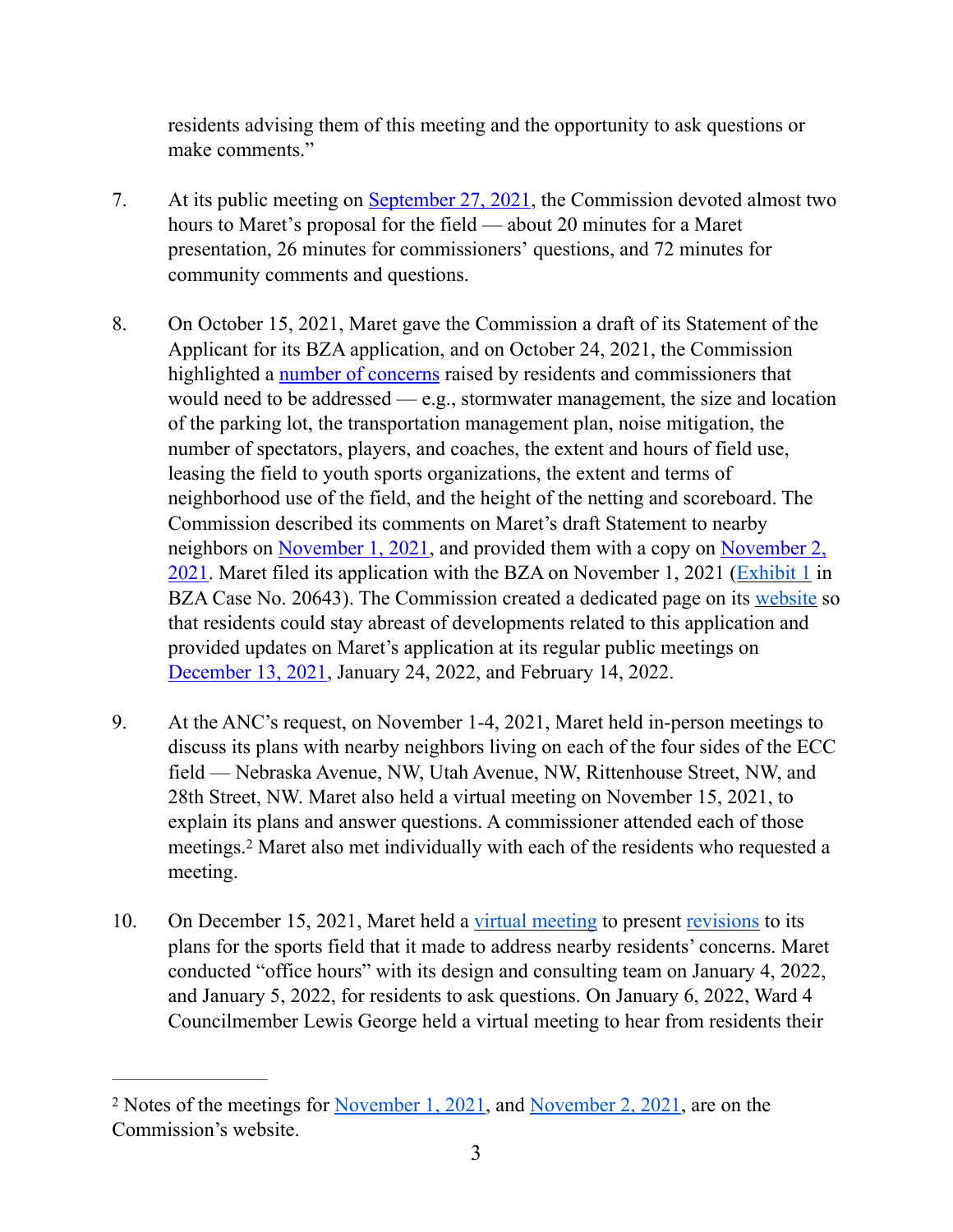<span id="page-3-3"></span>concerns with Maret's plans.<sup>[3](#page-3-0)</sup> Maret held further office hours on January 26, 2022 (to present and answer questions about its  $3D \mod d$  of the planned sports field) and January 28, 2022 (to answer questions about its Comprehensive Transportation Review (CTR)). At the Commission's request, Maret added two more office hours sessions on February 3, 2022, and February 8, 2022, to allow residents to see other views of the 3D model. Commissioners attended all of those meetings.

- <span id="page-3-4"></span>11. On December 16, 2021, the Commission convened an advisory group of six residents with homes near the ECC, four of whom were members of the Friends of the Field, a party to the BZA proceeding.<sup>[4](#page-3-1)</sup> The group was intended to assist the Commission in developing conditions for Maret's proposed sports field that could be acceptable to the Commission, ECC, Maret, and the nearby neighbors. This group met almost weekly through February 9, 2022. Based on discussions with all parties, the Commission concluded that on several significant issues, the Friends of the Field and Maret were at an impasse. On February 6, 2022, however, the Commission circulated a set of proposed conditions that it believed could be the basis for discussions leading to a partial settlement. Maret responded to these proposed conditions on February 9, 2022. The four members of the advisory group who are part of Friends of the Field responded with their [proposed conditions](https://anc3g.org/wp-content/uploads/2022/02/Exhibit-1-DRAFT-AGREEMENT-4.pdf) on February 16, 2022, but the Friends members acknowledged that they had not consulted the two non-Friends members of the advisory group, and those two members stated that they did not support the Friends' proposed conditions. Further discussions narrowed the remaining issues in dispute, though the major disagreements between Friends of the Field and Maret remained unresolved.
- <span id="page-3-5"></span>12. On January 10, 2022, the Commission devoted three hours of its regular public meeting to hearing from residents about their opposition to or support for Maret's application[.](#page-3-2)<sup>[5](#page-3-2)</sup> On January 13, 2022, on their own initiative, all of the commissioners walked the vacant field with the chair of ECC's Board, Maret's Assistant Head of School, and a Friends of the Field representative who lives on the Rittenhouse Street alley and is also a member of the Commission's advisory

<span id="page-3-0"></span><sup>&</sup>lt;sup>3</sup> See the [Video Recording](https://dccouncil-us.zoom.us/rec/share/SQcbIXkFwUZ21acUwEN9Xlif-AjvR0Zbf0gxp5UN5t_1Xy8w1mbkIMw-nt331JuR.SSmt6bRjtmgkT-cu) (passcode: maret.ecc\*W4) on the District Council's website.

<span id="page-3-1"></span><sup>&</sup>lt;sup>[4](#page-3-4)</sup> On December 15, 2021, Friends of the Field filed a Request for Party Status ( $Ex. 23$ ) in opposition to the application (updated on December 21, 2021 ( $Ex. 25$ )). The BZA granted party status on January 12, 2022 ( $Ex. 31$ ).

<span id="page-3-2"></span><sup>&</sup>lt;sup>5</sup> Detailed [minutes](https://anc3g.org/wp-content/uploads/2022/01/ANC-34G-minutes-for-Jan-10-2022-Final-SIGNED_corrected.pdf) and the [video](https://www.youtube.com/watch?v=3BTO22rYUlQ) of the meeting are available on the Commission's website and YouTube channel.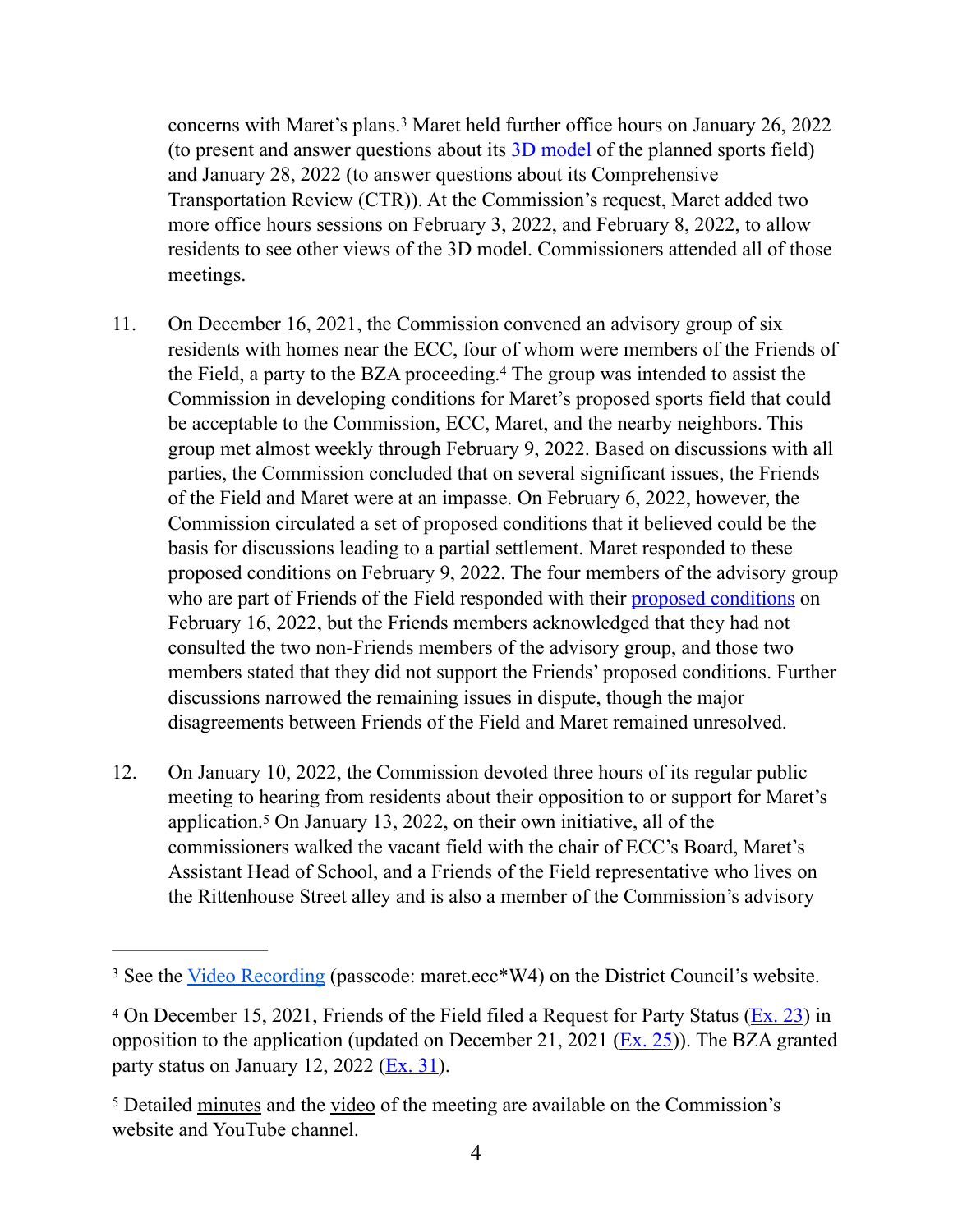group. This walk-through was requested to better understand Maret's recent modifications to its plans.

- 13. On February 14, 2022, at its regularly scheduled and noticed public meeting, the Commission discussed the ECC/Maret public space permit application for a curb cut and driveway on Nebraska Avenue, NW, as the entrance to the planned parking lot. The application included closure of one existing curb cut so that there will continue to be only three curb cuts on Nebraska Avenue, NW to the ECC property. After presentations by Maret and Friends of the Field, the Commission voted 7 to 0 (a quorum being 4) to approve the application contingent on the BZA's approval of the application in Case No. 20643. On February 24, 2022, the Public Space Committee unanimously approved the curb cut application conditional on approval of the BZA application. The Committee indicated that if the BZA requires changes that affect public space, the applicant would have to seek further approvals from the Public Space Committee.
- <span id="page-4-4"></span><span id="page-4-3"></span>14. On February 1, 2022, the Commission held the first of three special public meetings devoted entirely to Maret's BZA application. That first public meeting included presentations by ECC, Maret, and Friends of the Field followed by questions from commissioners[.](#page-4-0)<sup>[6](#page-4-0)</sup> The second meeting was held on February 16, 2022,<sup>[7](#page-4-1)</sup> and included discussions with the District Department of Transportation (DDOT) about Maret's CTR and with the Urban Forestry Division about Maret's Tree Transplant Plan and its Tree Preservation Plan. The Commission also received written [responses](https://anc3g.org/task_forces/maret-school-ecc-sports-field/) to its questions to the Department of Energy and Environment (DOEE) (who declined the Commission's invitation to attend the meeting) about Maret's stormwater management plan. The Commission's final special public meeting on February 24, 2022, included the commissioners' discussion of the [draft resolution](https://anc3g.org/wp-content/uploads/2022/02/ANC-34G-Resolution-re-Maret-BZA-Case-No.-20643-2-24-22-draft-2-21-22-with-Attachment.docx) and comments and questions from the community about that draft[.8](#page-4-2)
- <span id="page-4-5"></span>15. The Friends of the Field held two "town hall" meetings that Commissioners attended — on February 21, 2022, on "Problems with Artificial Turf" and on February 23, 2022, on "Making Sense of Maret's Traffic Study." On February 23, 2022, Maret provided [comments](https://anc3g.org/wp-content/uploads/2022/02/BZA-Application-No.-20643-Applicants-Response-to-ANC-Proposed-Conditions-of-Approval-4889-6218-4208-v.1.pdf) on the Commission's draft resolution, and ECC provided an [email](https://anc3g.org/task_forces/maret-school-ecc-sports-field/) with its comments. On February 24, 2022, the Friends of the

<span id="page-4-0"></span><sup>&</sup>lt;sup>[6](#page-4-3)</sup> The minutes, <u>video</u>, and  $Q&A/\text{chat}$  are available on the Commission's website.

<span id="page-4-1"></span><sup>&</sup>lt;sup>7</sup> The minutes, [video](https://www.youtube.com/watch?v=UyhpBXxe908), and  $Q&A$  /chat are available on the Commission's website.

<span id="page-4-2"></span><sup>&</sup>lt;sup>8</sup> The minutes, [video](https://www.youtube.com/watch?v=gqGZiY2DpHg), and [Q&A/chat](https://anc3g.org/wp-content/uploads/2022/02/ANC34G_Feb-24-2022_Special-Public-Meeting_Maret-BZA-app_ANC-draft-resolution-and-proposed-conditions_QA-chat-log.pdf) are available on the Commission's website. About 60 people attended this meeting.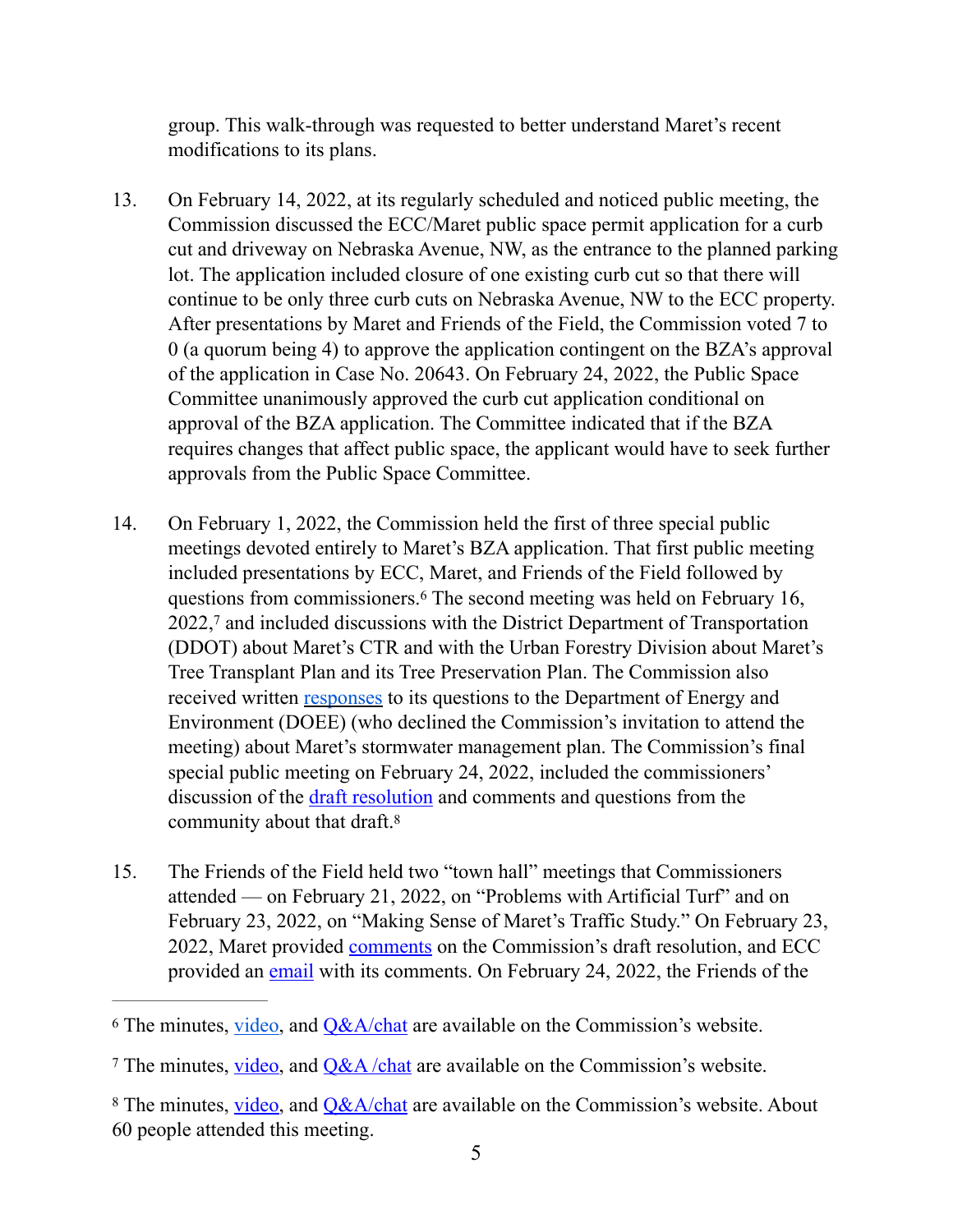<span id="page-5-2"></span>Field provided a [memorandum](https://anc3g.org/wp-content/uploads/2022/02/20220224-FOF-Submission.pdf) with its comments on the draft resolution.<sup>[9](#page-5-0)</sup> On February 22, 2022, the Friends of the Field posted a "Prehearing Statement" at the BZA ([Ex. 193](https://app.dcoz.dc.gov/Exhibits/2010/BZA/20643/Exhibit234.pdf)).

- 16. On February 25, 2022, DDOT submitted to the BZA its review and analysis of the CTR ([Ex. 222](https://app.dcoz.dc.gov/Exhibits/2010/BZA/20643/Exhibit267.pdf)), concurring with Maret's Transportation Demand Management and Operations Management Plans. DDOT "has no objection to the approval of the application" with a number of conditions. Also on February 25, 2022, the Office of Planning submitted its recommendation for approval of the special exception subject to two conditions  $(Ex, 224)$ .
- 17. After considering the various comments from the parties and the community, the Commission posted a revised draft resolution and proposed conditions on February 27, 2022. The Commission held its final meeting on the revised draft resolution and proposed conditions on February 28, 2022.[10](#page-5-1)
- <span id="page-5-3"></span>18. During the course of the Commission's review of the Maret's BZA application, commissioners received at least 40 letters of emails [supporting the plans](https://anc3g.org/wp-content/uploads/2022/02/ECC-FIELD-SUPPORT_update-as-of-Feb-8-2022.pdf) for the sports field and about an equal number of communications objecting to or raising [concerns about](https://anc3g.org/wp-content/uploads/2022/02/ECC-FIELD-OPPOSED_as-of-Feb-4-2022.pdf) the proposal, all of which were posted on the Commission's website and available for all commissioners to consider. Many of the opposition letters were in form letter format. Also, many of these communications of both support and opposition, were duplicates of letters to the BZA. As of February 27, 2022, the BZA had received more than 80 letters of support, and there were about an equal number of opposition letters, including form letters.

### **ANALYSIS AND CONCLUSIONS**

19. The community has been actively involved with the Commission in evaluating this application, and the Commission has devoted an extraordinary amount of its time and resources to this case. The Friends of the Field conveyed some of its [concerns](https://anc3g.org/wp-content/uploads/2022/01/FoF-Position-Statement.pdf) about this process to the Commission and in its February 16, 2022 [motion for](https://app.dcoz.dc.gov/Exhibits/2010/BZA/20643/Exhibit229.pdf)  [postponement,](https://app.dcoz.dc.gov/Exhibits/2010/BZA/20643/Exhibit229.pdf) and while some will disagree with the Commission's conclusions, there can be no reasonable doubt about the Commission's [transparency,](https://anc3g.org/wp-content/uploads/2022/01/ANC-34G_Disclosure-Statement-re-Maret-ECC-BZA-Application_1-14-22_posted.docx) 

<span id="page-5-0"></span>The links to the exhibits to the Friends' memorandum are also on the Commission's [9](#page-5-2) website

<span id="page-5-1"></span><sup>&</sup>lt;sup>10</sup>The video and the Q&A/chat for this meeting are available on the Commission's website.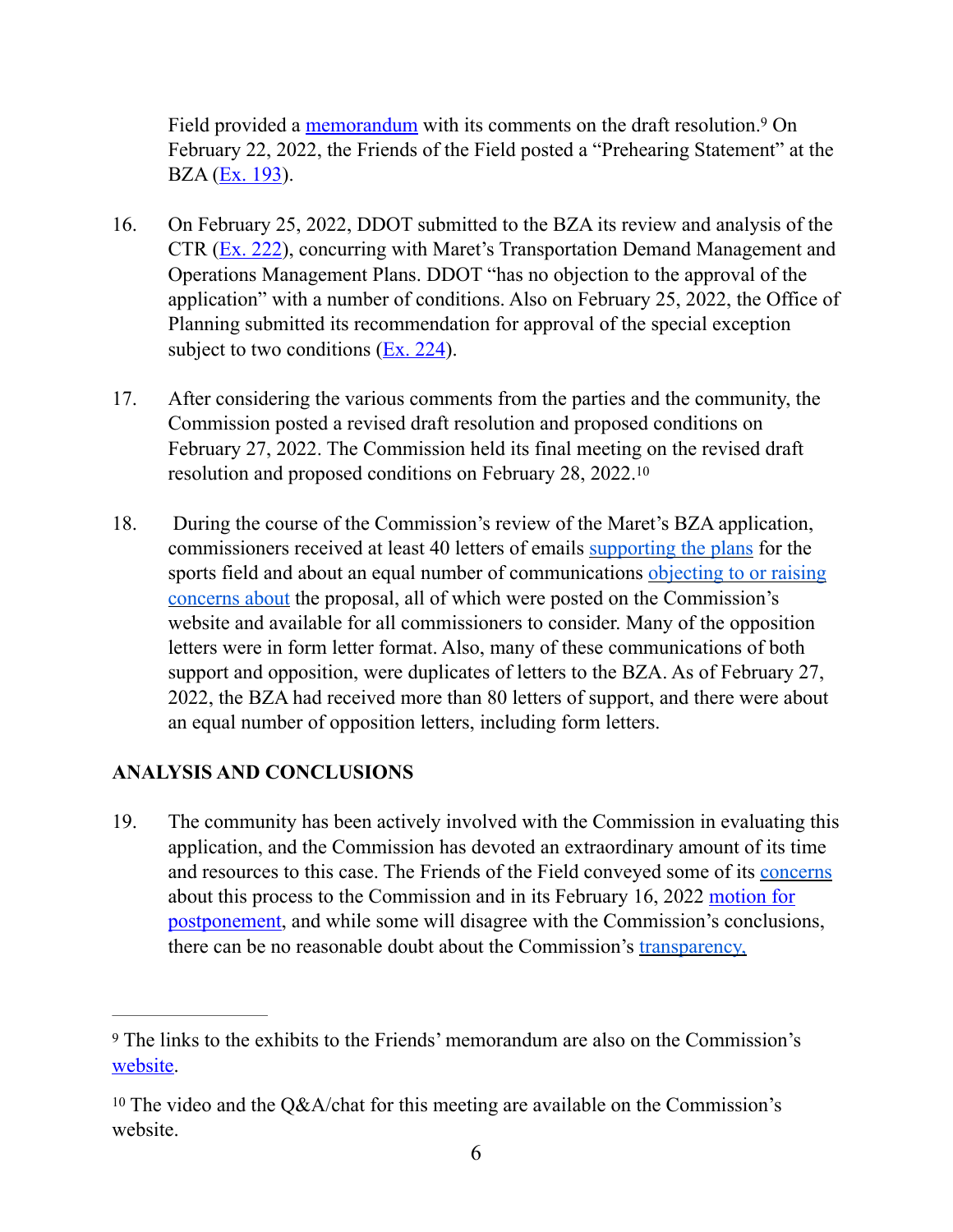<span id="page-6-1"></span>[evenhandedness, and thoroughness](https://anc3g.org/wp-content/uploads/2022/01/ANC-34G_Disclosure-Statement-re-Maret-ECC-BZA-Application_1-14-22_posted.docx) in considering all points of view in reaching those conclusions.<sup>11</sup>

- 20. The Commission evaluated the application based on whether, taken as a whole, the proposed project is likely to create objectionable impacts on neighboring properties. While the immediate neighbors have a significant interest in the projects' impacts on them, theirs is not the only interest the Commission must consider. The Commission has an obligation to weigh all of the impacts on the community, including the effect the project will have on ECC and its students, Maret's students and parents, youth sports organizations in the District, Lafayette Elementary School children, neighbors who wish to use a nearby athletic field, and even those District of Columbia Public School (DCPS) students who will have greater access to the Jelleff Recreation Center field if Maret has an alternative field and relinquishes its priority scheduling rights at Jelleff. Indeed, each commissioner took an [oath](https://dmsasparchment.com/2013/09/24/242/) to "exercise my best judgment and . . . consider each matter before me from the viewpoint of the best interest of the District of Columbia as a whole."
- 21. The Commission has reviewed all aspects of the proposed sports field and has paid particular attention to eight key considerations to determine whether these plans would create objectionable impacts on the neighborhood: (1) the long-term financial stability that this project provides for ECC, permitting it to resume its educational mission; (2) the plan for both a multipurpose field and a baseball field rather than a single multipurpose field; (3) the extent to which the fields will be used by Maret, its lessees, and the community; (4) the management of stormwater; (5) the management of traffic and its impact on pedestrians and bicyclists; (6) the plans to preserve or transplant heritage trees; (7) the noise expected as a result of the project; (8) the use of turf rather than grass fields; and (9) the disruption created by construction of the fields. The Commission proposes extensive conditions (see the Attachment to this Resolution) that it believes will adequately mitigate any objectionable impacts.

### ECC's Educational Mission

22. When ECC suspended operations in 2019, the District lost a significant asset that provided essential educational opportunities for mostly low-income, emotionally disturbed children who cannot be "mainstreamed." As a result, there are few resources for these children in the District, and they must travel to Maryland or Virginia for the special schooling that they need. We heard from parents of

<span id="page-6-0"></span><sup>&</sup>lt;sup>[11](#page-6-1)</sup> See also the Commission's February 22, 2022 Response to the Friends of the Field's Motion for Postponement [\(Ex. 207\)](https://app.dcoz.dc.gov/Exhibits/2010/BZA/20643/Exhibit250.pdf)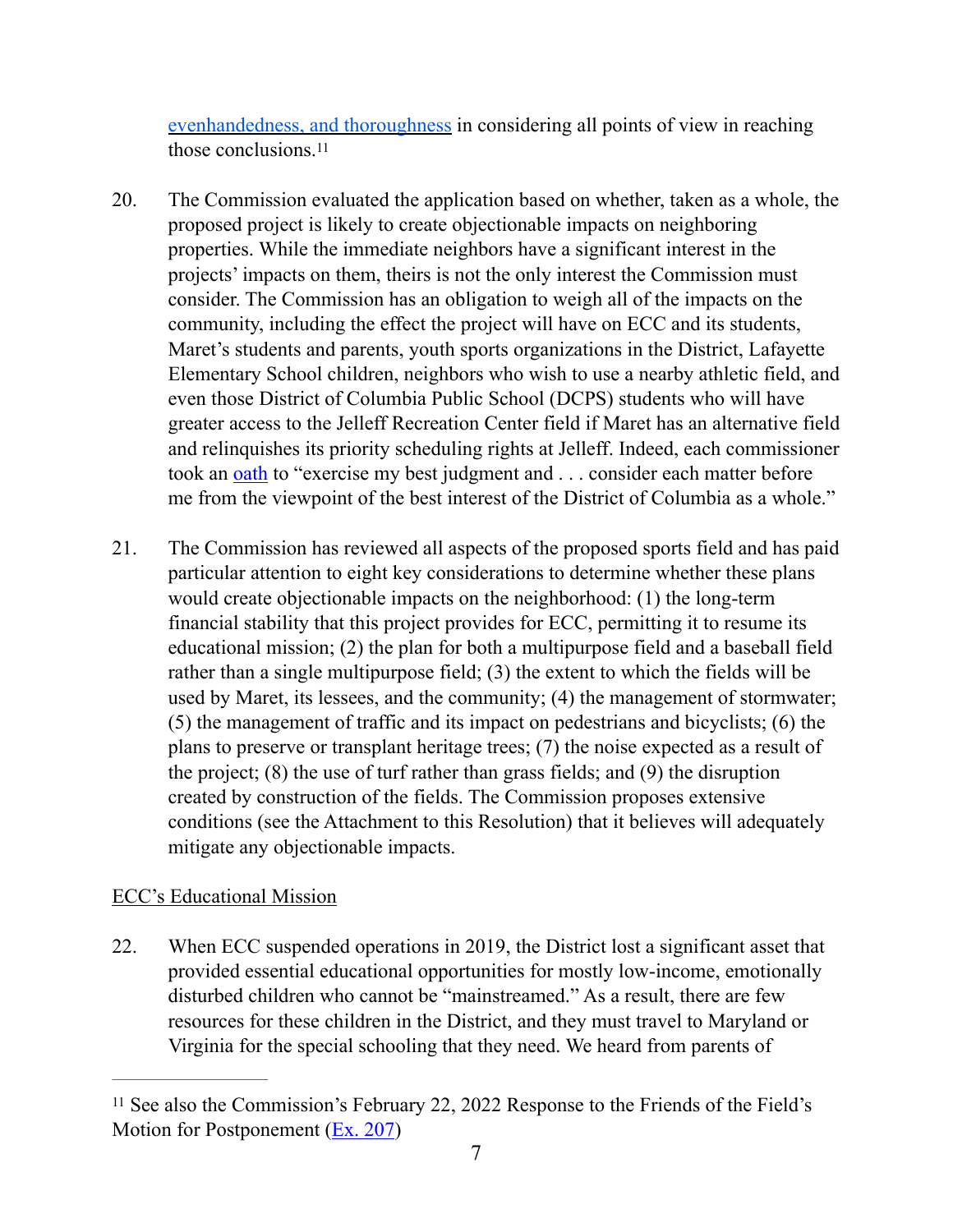children who went to ECC about their extraordinary experiences and from ECC board members and staff about their determination to resume their mission.

- 23. The long-term lease of the field to Maret enables ECC to restart its program with the assurance that it will be adequately funded for the foreseeable future. ECC will be able to again provide a benefit for the entire District.
- 24. If the application is denied and the Maret lease does not proceed, ECC has indicated that it will seek other ways to finance its mission. The field will not remain vacant, as it is now, no matter what happens before the BZA. Other kinds of development might well be more objectionable to some neighbors and will not provide the benefits of a needed athletic facility that can be used by the community and continued open space. It is the Commission's considered view that the Maret proposal, with the Commission's proposed conditions, provides the best balance of benefits to ECC and the community.

### One Field or Two

- 25. Maret has indicated that it needs both a multipurpose field and a baseball field to satisfy its athletic program requirements. There is a dearth of both types of fields in the District, particularly baseball fields. Because the fields will overlap each other and because the season for these sports are different, only one field will be in use at any time. Thus, the number of fields is unlikely to affect the number of users at any given time.
- 26. The proposed plans for two fields meet all zoning setback requirements. The plans must accommodate a grade on the property from the northwest corner to the southeast corner, requiring regrading to make a level field and retaining walls, all of which meet zoning requirements.
- 27. One multi-purpose field, without a baseball field, could create a somewhat greater buffer distance between the field and some of the nearby neighbors, but other neighbors would be as close as — or even closer than — the two-field configuration. The Commission is not persuaded that the benefits of one field outweigh the value to the community of having two fields.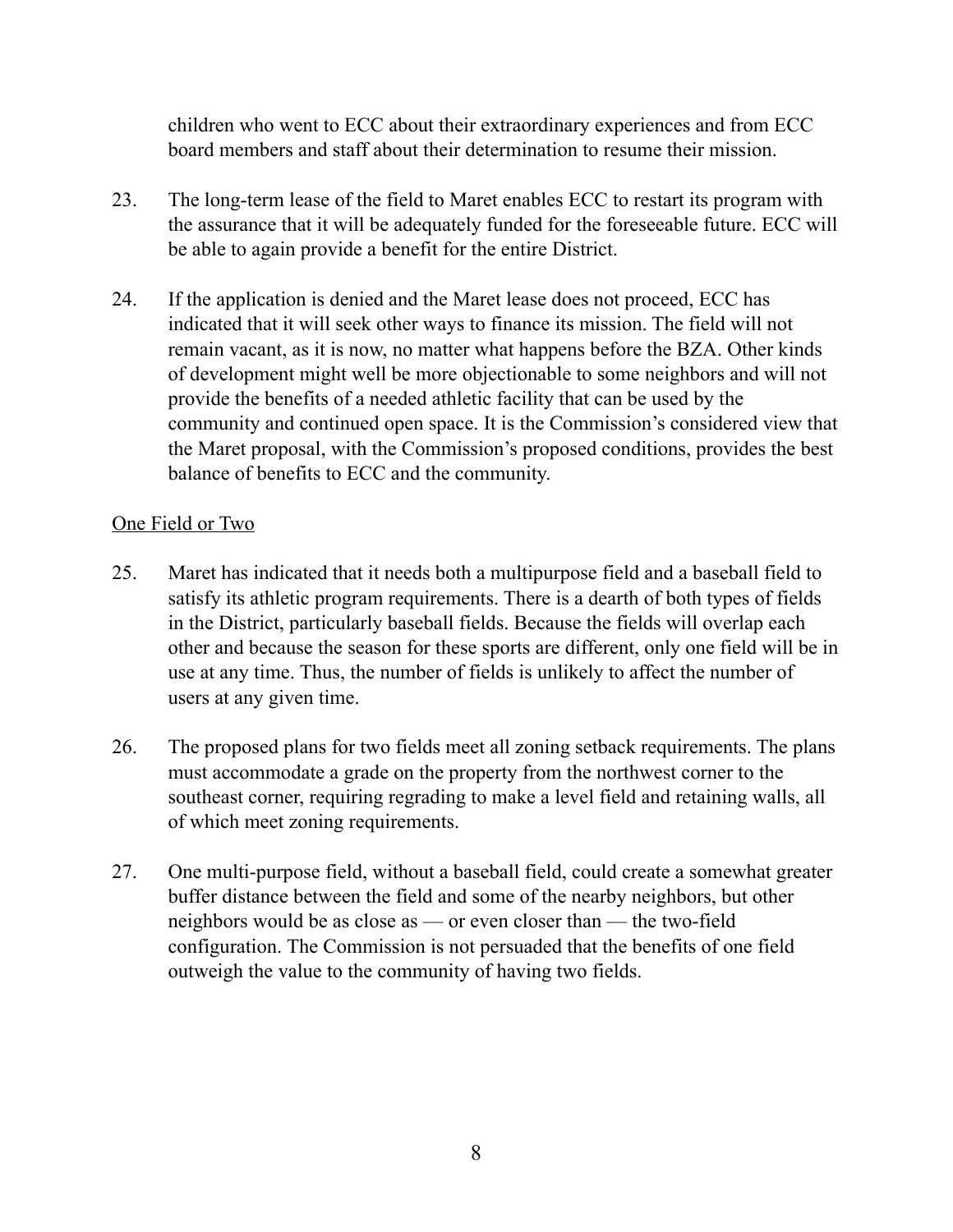### The Extent of Field Use

- <span id="page-8-2"></span>28. When Maret first [announced](http://eccofdc.org/joint-statement-the-episcopal-center-for-children-and-maret-school-have-signed-lease/) its lease of the field, it expressed its "intention to make the field space available to District children, athletes, and residents at large." It is District policy to encourage such public availability of privately-owned sports fields.<sup>[12](#page-8-0)</sup> A number of community members — both supporters and opponents of this project — agreed that there is a shortage of available sports fields for youth athletics in the District.
- <span id="page-8-3"></span>29. Maret originally proposed more extensive leasing of the field to youth sports organizations, both in terms of hours per day and days per year. Maret heard from nearby neighbors, however, that this level of use would be too intensive and disruptive. In response, on December 15, 2021, Maret scaled back the level of use by youth sports organizations and increased the available time for general community use.<sup>[13](#page-8-1)</sup> Maret refined this proposed usage further in its Pre-hearing Statement ( $Ex. 184E$ ). The Office of Planning "is supportive of the field's use by other District groups, including youth sports by DCPS students. District elementary schools in all Wards could benefit from use of this field" ([Ex. 224](https://app.dcoz.dc.gov/Exhibits/2010/BZA/20643/Exhibit269.pdf), page 7).
- 30. The Commission recognizes the competing interests of the immediate neighbors who wish to minimize the potential disruption caused by children playing on the field and the interests of the larger community to have sports fields available for youth organizations and to use a neighborhood resource productively. Maret's accommodations of the closest neighbors necessarily reduces the field's availability to the broader community. The Commission's proposed conditions in the Attachment strike a reasonable balance.

### Management of Stormwater

31. There is currently no stormwater management for the vacant ECC field. When walking the field with commissioners on January 13, 2022, the chair of ECC's board said that ECC was not required to take any affirmative steps to manage stormwater on the sloping field, and it did not have sufficient funds to take make

<span id="page-8-0"></span><sup>&</sup>lt;sup>12</sup>For example, **DCMR** § 21-517.7 exempts school athletic playing fields like those Maret proposes from some stormwater regulations so long as they are "made available for use by the general public," thus providing incentives for privately owned school athletic fields to be made available to the broader community.

<span id="page-8-1"></span><sup>&</sup>lt;sup>13</sup>See Maret's December 15, 2021 [presentation](https://resources.finalsite.net/images/v1639770861/maret/jzmgbjr9ratwwfnf1ydn/Dec-Meeting_PPT_12-17-21_web.pdf) at pages 8-15.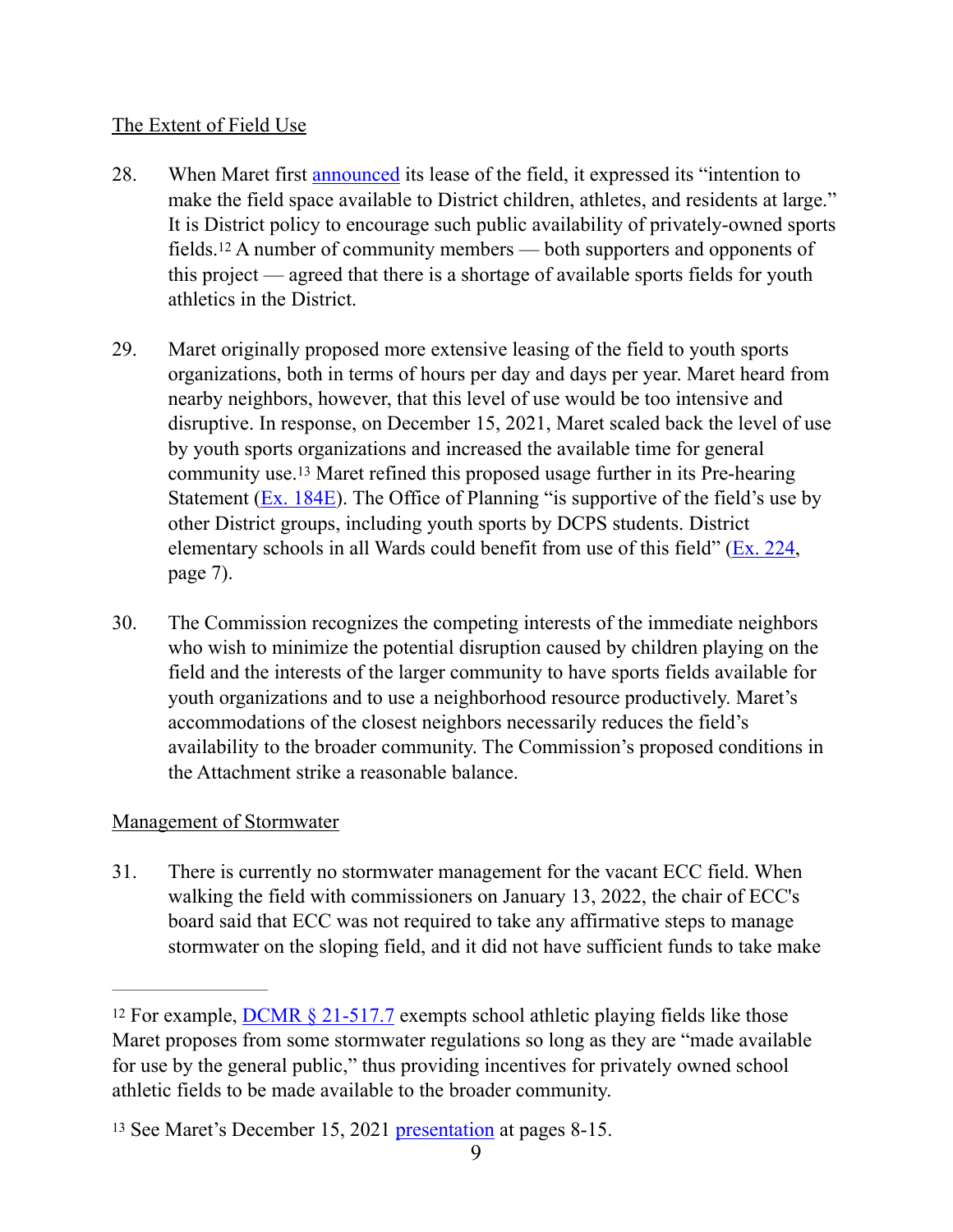<span id="page-9-1"></span>any improvements on its own. Thus, historically, stormwater has run off the field to the southeast corner, flooding adjacent properties.

- 32. The applicable stormwater regulations require Maret to design the field to accommodate a 15-year storm.<sup>[14](#page-9-0)</sup> Maret has proposed to design the field to a higher standard so that it can withstand a 25-year storm. Furthermore, Maret's stormwater design includes Low Impact Development (LID) components that are consistent with the current "RiverSmart" stormwater control project jointly sponsored by the U.S. Environmental Protection Agency and DOEE. Friends of the Field, relying on DOEE's [Climate Ready DC Report](https://doee.dc.gov/sites/default/files/dc/sites/ddoe/service_content/attachments/CRDC-Report-FINAL-Web.pdf), contends that because of climate change and the greater frequency of larger storms, the field should be designed for a 50-year storm.
- 33. In response to questions that the Commission posed to DOEE about applicable regulatory requirements and possible changes in the requirements when Maret applies for a stormwater permit, the agency wrote on February 15, 2022, that it "will base regulatory requirements on the time in which a project is submitted for building permit. We have not yet updated our storm sizes to account for regional climate change projections but are currently analyzing the impact of doing so" [\(Ex. 223,](https://app.dcoz.dc.gov/Exhibits/2010/BZA/20643/Exhibit268.pdf) page 2). Thus, if regulatory requirements become more stringent by the time Maret seeks its stormwater permit, those more stringent requirements will apply. The Office of Planning concluded that the proposed "stormwater infrastructure including its bioretention facility would mitigate any objectionable impacts due to flooding of nearby/abutting homes" ( $Ex. 224$ , page 9).
- 34. Though the Commission defers to the expertise of DOEE's and the Office of Planning's experienced staff, we propose a condition that accepts Maret's offer to design its stormwater management program to withstand a 25-year storm, exceeding current requirements. Maret will be subject to whatever more rigorous regulatory standards may apply at the time it seeks a permit. In order to ensure maintenance of the stormwater facilities, the Commission recommends conditions that require Maret to maintain those facilities to DOEE requirements and that the

<span id="page-9-0"></span><sup>&</sup>lt;sup>14</sup>See <u>DCMR § 21-520.2(b)</u> ("A site that undergoes a major land-disturbing activity ... shall maintain the following: . . . Post-development peak discharge rate for a twenty-four (24) hour, fifteen (15)-year frequency storm event at a level that is equal to or less than the storm event's pre-project peak discharge rate.")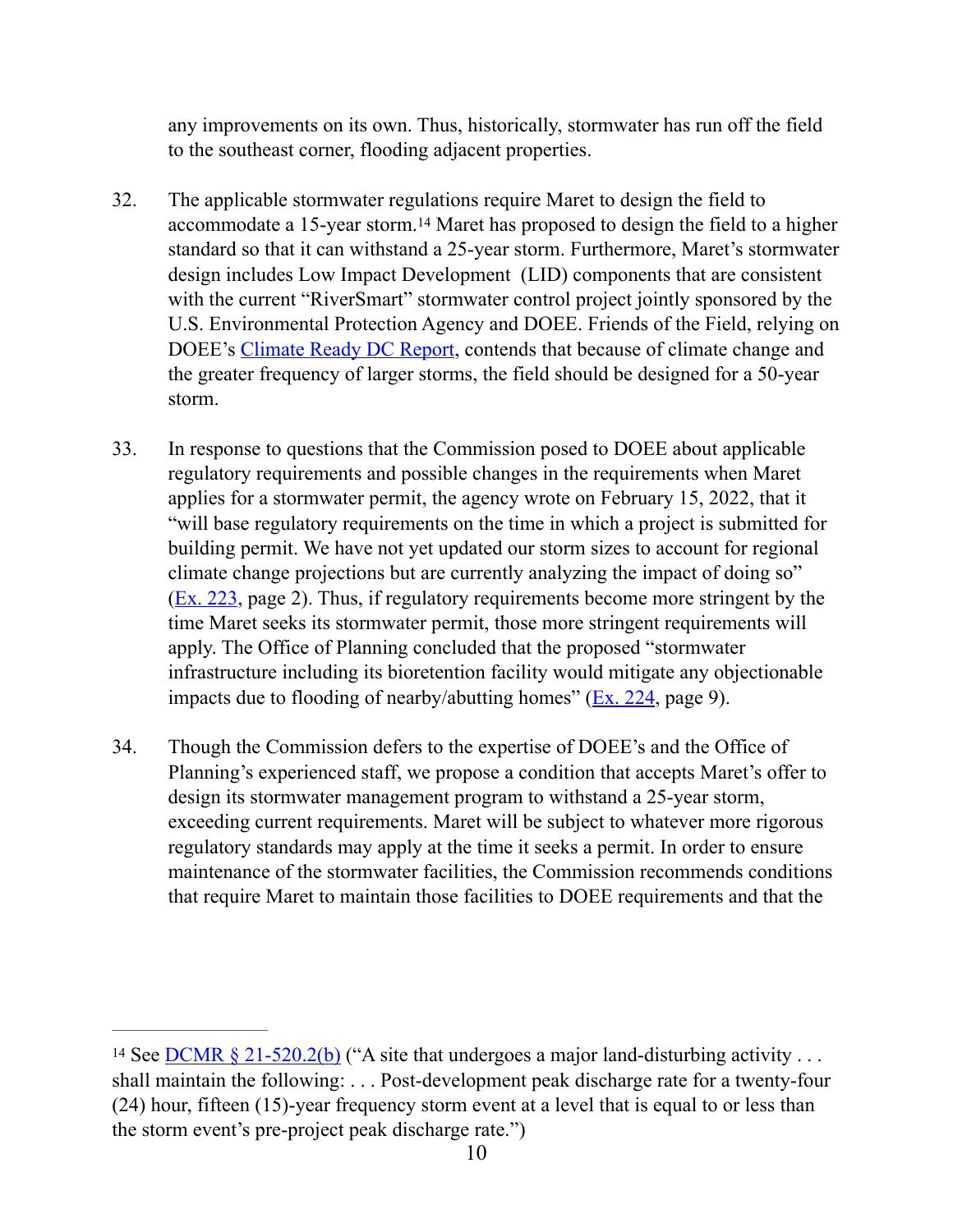<span id="page-10-3"></span><span id="page-10-2"></span>conditions will continue to apply so long as the field continues to be used as a school athletic field.<sup>[15](#page-10-0)</sup>

## Transportation Management

- 35. There is concern that the volume of vehicles driven by players, coaches, and spectators traveling to and from the proposed fields will be detrimental to the availability of on-street parking, and safety for bicyclists and pedestrians. Maret was required to prepare and obtain DDOT approval of a transportation scoping documentas a prerequisite for a comprehensive study of the project's impacts.<sup>[16](#page-10-1)</sup> It has completed and filed that CTR (Ex. [97A1](https://app.dcoz.dc.gov/Exhibits/2010/BZA/20643/Exhibit119.pdf) and Ex. [97A2\)](https://app.dcoz.dc.gov/Exhibits/2010/BZA/20643/Exhibit120.pdf). DDOT supports the  $CTR (Ex. 222)$  $CTR (Ex. 222)$  $CTR (Ex. 222)$ .
- 36. Any projection of future traffic conditions requires that a number of assumptions be made, many of which are necessarily uncertain. After consultation with DDOT during the scoping phase, Maret used pre-pandemic traffic data, escalated to reflect normal growth rates, so that its analysis would not be affected by the lower traffic volumes experienced over the past two years. Maret did not make adjustments, however, to reflect the imminent reopening of Oregon Avenue after having been closed for several years or the National Park Service's possible continuation of pandemic-related closures of Beach Drive. DDOT found that neither the reopening of Oregon Avenue nor the potential permanent closure of Beach Drive would have a significant effect on traffic in the study area  $(E_{X}$ . 222, page 11).
- 37. The CTR includes the steps that Maret proposes to take to minimize the increased traffic caused by the proposed project and its impact. For instance, it will require players at its games and practices to arrive and depart primarily in school buses. It has also limited the numbers of players and coaches that will use the field and has

<span id="page-10-0"></span><sup>&</sup>lt;sup>15</sup>Questions were raised about ECC's lack of maintenance of a stormwater infiltration pit installed in 2002. ECC [wrote](https://anc3g.org/wp-content/uploads/2022/02/ECC-Letter-Letterhead-Infiltration-Pit.pdf) the Commission that its current president and CEO was unaware of a [covenant](https://anc3g.org/wp-content/uploads/2022/02/Covenant-ECC-stormwater-management-09.14.2002.pdf) with the District Department of Health (DOH) requiring annual maintenance. However, DOH has conducted multiple inspections, and ECC is now undertaking the maintenance in cooperation with DOH. On February 27, 2022, Maret has [advised](https://anc3g.org/task_forces/maret-school-ecc-sports-field/) the Commission that when the new field is built, this infiltration pit will be removed, and the water that is currently being filtered by the pit will be brought to the new rain garden and treated there.

<span id="page-10-1"></span><sup>&</sup>lt;sup>16</sup>Maret's Scoping Document is Appendix A to its Comprehensive Transportation [Review.](https://resources.finalsite.net/images/v1643032853/maret/yqrct0hmximkojlsmwdw/MaretBallFieldsFinalCTR1-19-22withAppendices.pdf)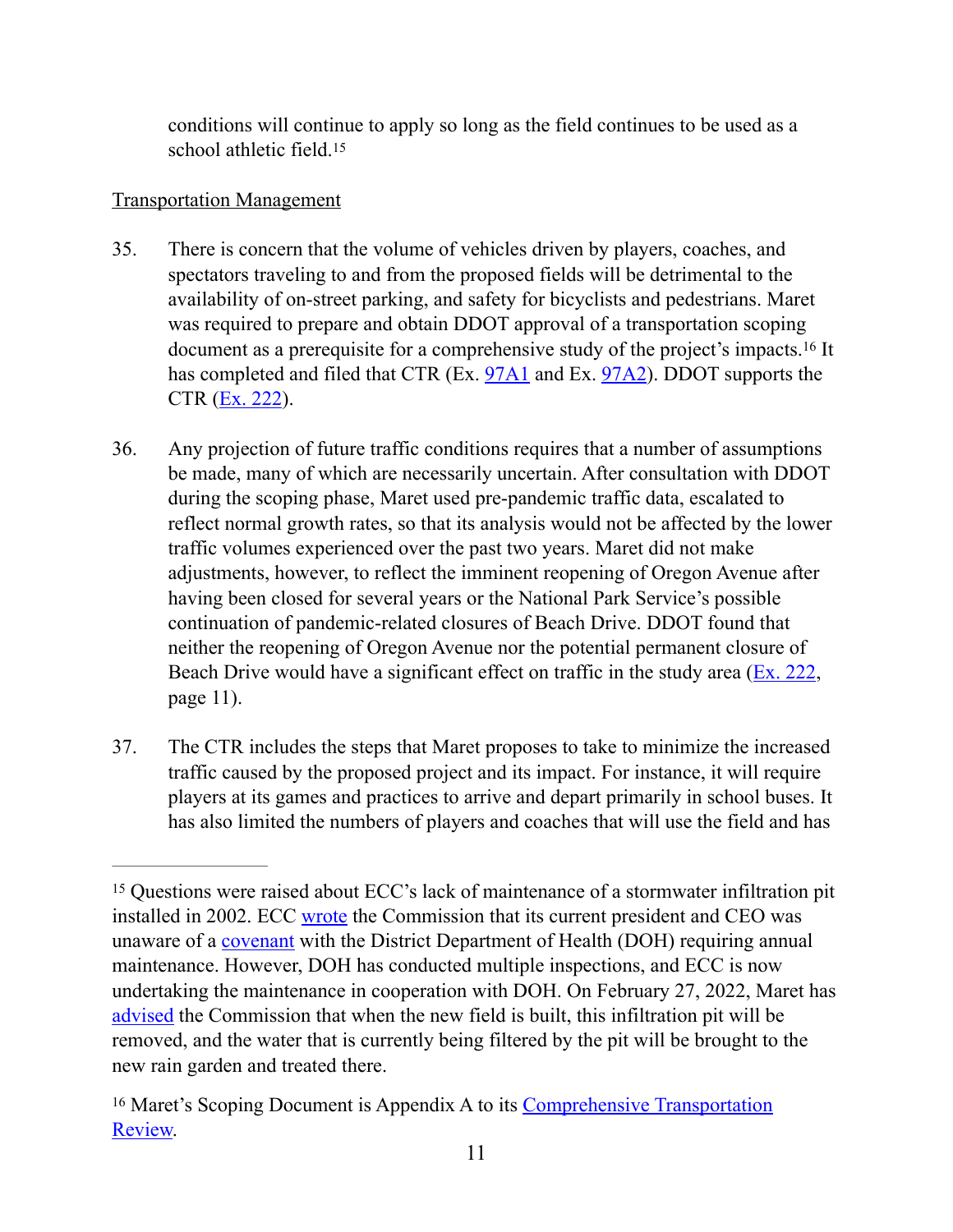agreed to a 30-minute buffer between games so that there will be no overlap. It has agreed to work with nearby St. John's College High School to avoid scheduling games at the same times. It will provide parking lot flag persons and, when warranted, traffic control officers to direct traffic at peak periods. Its parking lot will accommodate approximately 48 cars, and its survey indicates that ample onstreet parking will continue to be available. The Office of Planning concludes that the location of the parking lot "is reasonable due to the lot's irregular shape, its topography, and the program of use for the site," and "the proposed screening of the parking lot would mitigate potential visual impacts" ( $Ex. 224$ , page 11). Maret will provide bike racks on the site and encourage coming to and leaving the fields by bicycle, bus, or on foot.

- 38. The CTR also identified some traffic infrastructure improvements that could also be beneficial, including improving the timing for the signal lights at the Utah Avenue/Nebraska Avenue intersection, making lane and parking changes at the Military Road/27th Street intersection, and adding traffic calming measures on Nebraska Avenue. The Commission supports these improvements and DDOT has agreed to consider them.
- 39. The Commission defers to the expertise and experience of DDOT's Development Review Program staff who met with the Commission on February 16, 2022 at its special public meeting, and who prepared a report for the BZA. DDOT indicated that they are satisfied with Maret's CTR. The Commission has no basis for reaching a different conclusion. The Commission does, however, propose a number of conditions in the Attachment that will make clear the steps that Maret will take to assure transportation safety and to minimize objectionable impacts.

#### Preserving or Transplanting Heritage Trees

40. Maret has worked with DDOT's Assistant Director for the Urban Forestry Division over the past year to develop a plan to preserve the most significant viable trees on ECC's property. Because of the Assistant Director's recognized expertise and experience, the Commission asked him to attend its February 16, 2022 special public meeting to describe Maret plans and to answer the Commission's questions. The Commission also reviewed Maret's [Tree](https://resources.finalsite.net/images/v1644362033/maret/w8u3aifthagwvbvemnzz/TreePreservationPlan.pdf)  [Preservation Plan](https://resources.finalsite.net/images/v1644362033/maret/w8u3aifthagwvbvemnzz/TreePreservationPlan.pdf) and its [Tree Transplant Plan.](https://resources.finalsite.net/images/v1643819554/maret/iwhni7th9p2fdgex7czu/20220117_ecc_transplant_plan_3108901-reduced.pdf)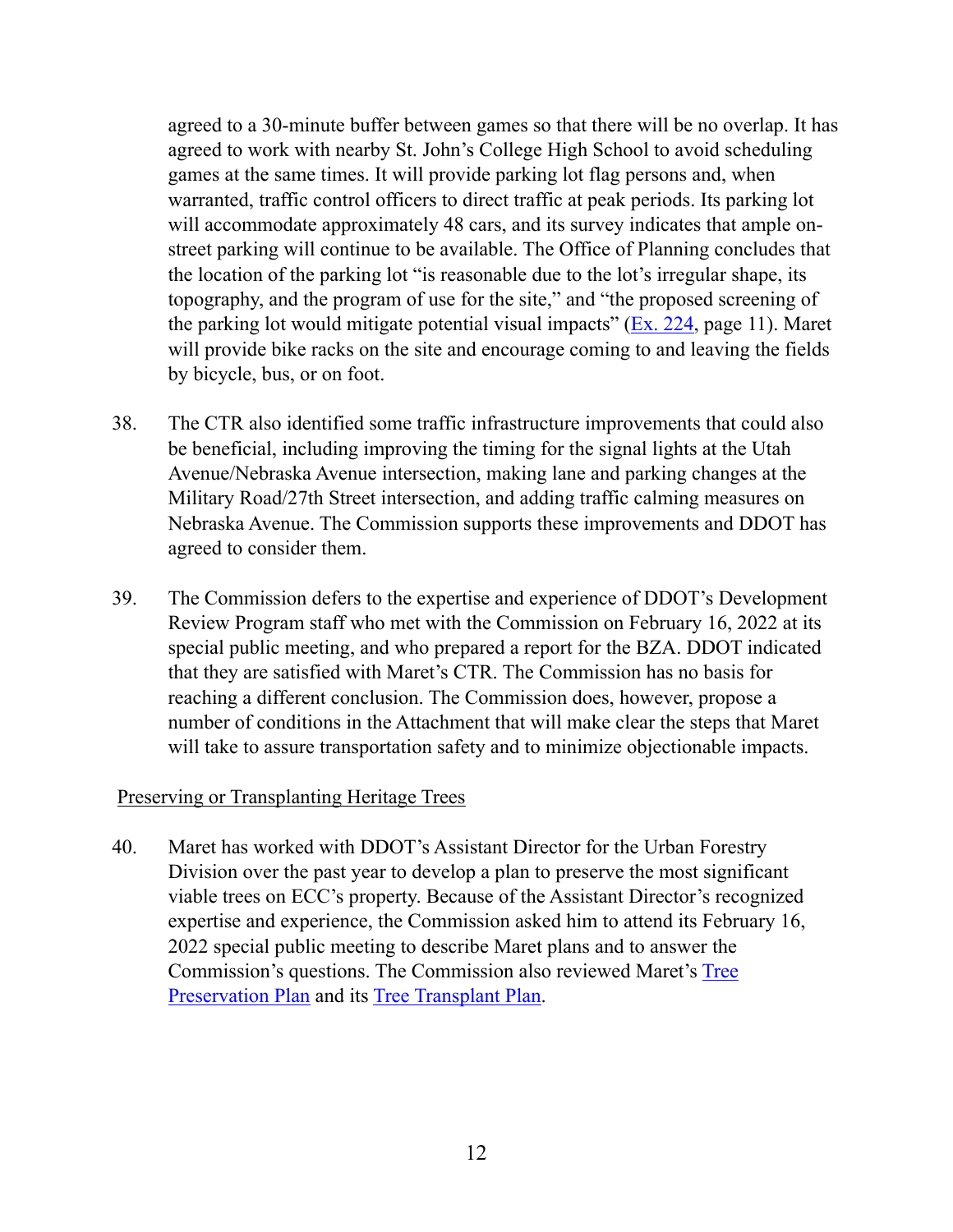- <span id="page-12-3"></span><span id="page-12-2"></span>41. Many of the trees currently on the ECC field are in poor condition,  $17$  and the Assistant Director told the Commission<sup>[18](#page-12-1)</sup> that 13 heritage trees — those greater than 100 inches in circumference — were in such poor condition they present a safety hazard. These trees could not be preserved or transplanted and will need to be removed. Of the remaining six heritage trees, Maret plans to relocate four trees and proposes steps to preserve the other two in place. The Assistant Director said that Maret has a significant incentive to ensure that transplants are successful because it will be subject to a minimum fine of \$30,000, if the trees do not survive for at least three years following transplant. He said that Maret is working with an experienced tree transplant company that has successfully moved similar large trees (e.g., at the former Fannie Mae headquarters on Wisconsin Avenue, NW), and they have prepared a plan. Moreover, the Urban Forestry Division will monitor the transplant procedure and the follow up care of the trees. Finally, the Assistant Director said that the preservation plan reasonably protects the other two heritage trees that will remain in place.
- 42. The Commission values the District's tree canopy as a unique and not easily replaced resource. It recognizes, however, that ECC has not been able to maintain the trees on the field, and most of them cannot be preserved. The Commission defers to the District agency charged with reviewing Maret's tree protection measures.

#### Noise

- 43. The Commission raised concerns about noise from the playing field in its earliest communications with Maret about its proposal, and Maret has taken steps to minimize the impact of noise on nearby neighbors. First, Maret will not permit any amplified sound equipment and will prohibit noisemaking devices on the field. The only sounds will be two shot clock horns that are required for lacrosse games (but not practices) and the voices of players, coaches, referees, and spectators.
- 44. The District's noise regulations, [20 DCMR § 2704.8,](http://dcrules.elaws.us/dcmr/20-2704) state unambiguously that "the unamplified voice shall be exempt at all times." Nevertheless, Maret has taken steps to mitigate the sound of voices coming from the field, including plans

<span id="page-12-0"></span><sup>&</sup>lt;sup>17</sup>The exceptions are the "apostle" trees in a circle behind the ECC buildings. Unlike many of the trees on the field, they have been well maintained and are healthy. Maret modified its original plans for a driveway near those trees to ensure that they would not be affected by the development of the planned field.

<span id="page-12-1"></span><sup>&</sup>lt;sup>18</sup> See the February 16, 2022 meeting [video](https://www.youtube.com/watch?v=UyhpBXxe908) beginning at 1:04:05.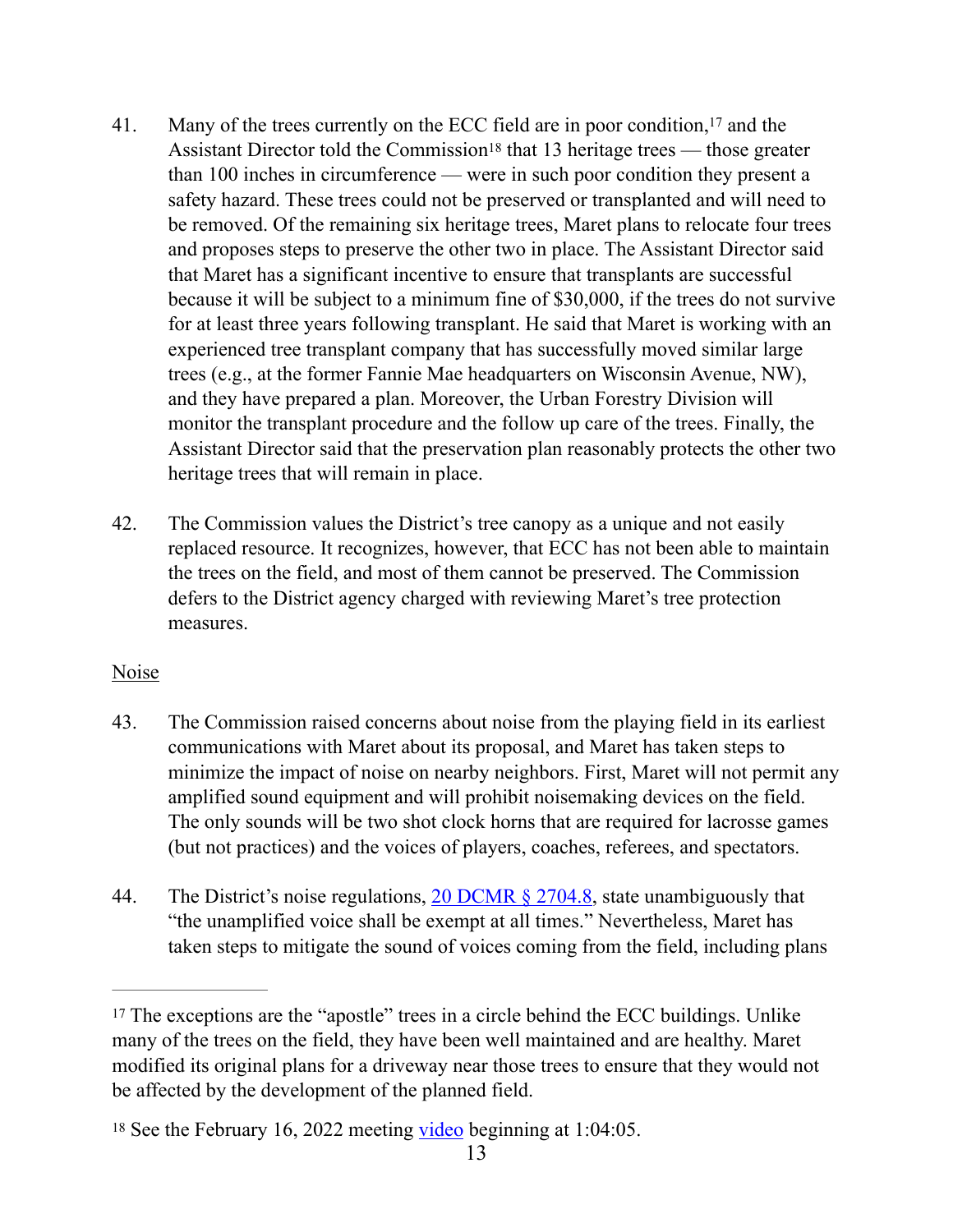<span id="page-13-3"></span>to plant extensive, mature vegetation as a buffer around the field. Any noise from unamplified voices will also dissipate with distance so that many residences will be far enough from the source of noise on the field that it will not have an objectionableimpact.<sup>[19](#page-13-0)</sup> The Office of Planning indicated that it is satisfied that the unamplified noise from sports activities and spectators will not create an objectionable impact [\(Ex. 224,](https://app.dcoz.dc.gov/Exhibits/2010/BZA/20643/Exhibit269.pdf) page 7). The Commission proposes conditions in the Attachment that will help to reduce any objectionable impact.

### Use of Turf Rather than Grass

- <span id="page-13-4"></span>45. Community concerns about the use of synthetic turf versus natural grass on the field were largely resolved in an email to the Commission from the Friends of the Fieldon February 16,  $2022^{20}$  $2022^{20}$  (though they later stated that they were prepared to litigate this issue). The memo stated that replacing recycled rubber tire elements (crumb rubber) with natural-based substances such as wood-based "infill" materials would be acceptable. Separately the ANC obtained manufacturers' information noting that other types of natural-based infill materials were also available (such as walnut shells, cork, and coconut husks). According to manufacturer information, these materials reduced field temperatures significantly, allaying concerns about the "heat island" effect of crumb rubber fields, while also reducing concerns about toxicity[.21](#page-13-2)
- <span id="page-13-5"></span>46. Regarding the inherent differences between synthetic turf and natural grass, the Commission obtained information from an experienced, qualified resident who commented on the issue during one of Maret's Office Hours about the field. In subsequent contacts with the Commission, Cynthia Collier (a resident on Oliver Street NW) who has experience in environmental analysis, including Anacostia Watershed issues, noted that natural grass could be workable for a period of time, but that compaction of natural grass as the field is used for sports would eventually

<span id="page-13-1"></span><sup>20</sup>See the Friends of the Field proposed  $D \nvert A$  greement, February 15, [20](#page-13-4)22, Section II.C.

<span id="page-13-0"></span><sup>&</sup>lt;sup>19</sup>See the Phoenix Noise and Vibration report, Ex.  $184D$ , Table 2, indicating that at 160 feet from the noise source, noise that is 90 dBA at five feet will be only 60 dBA at 160 feet, even with no buffering grade changes or vegetation and no ambient noise generated by other sources.

<span id="page-13-2"></span>Regarding concerns expressed about such crumb rubber fields, the Commission notes [21](#page-13-5) that the District Department of General Services (DGS) no longer supports the use of recycled tires (crumb rubber) for artificial turf. See the 2018 report of [Interagency](https://dgs.dc.gov/page/interagency-working-group-artificial-turf-and-playgrounds)  [Working Group on Artificial Turf and Playgrounds.](https://dgs.dc.gov/page/interagency-working-group-artificial-turf-and-playgrounds)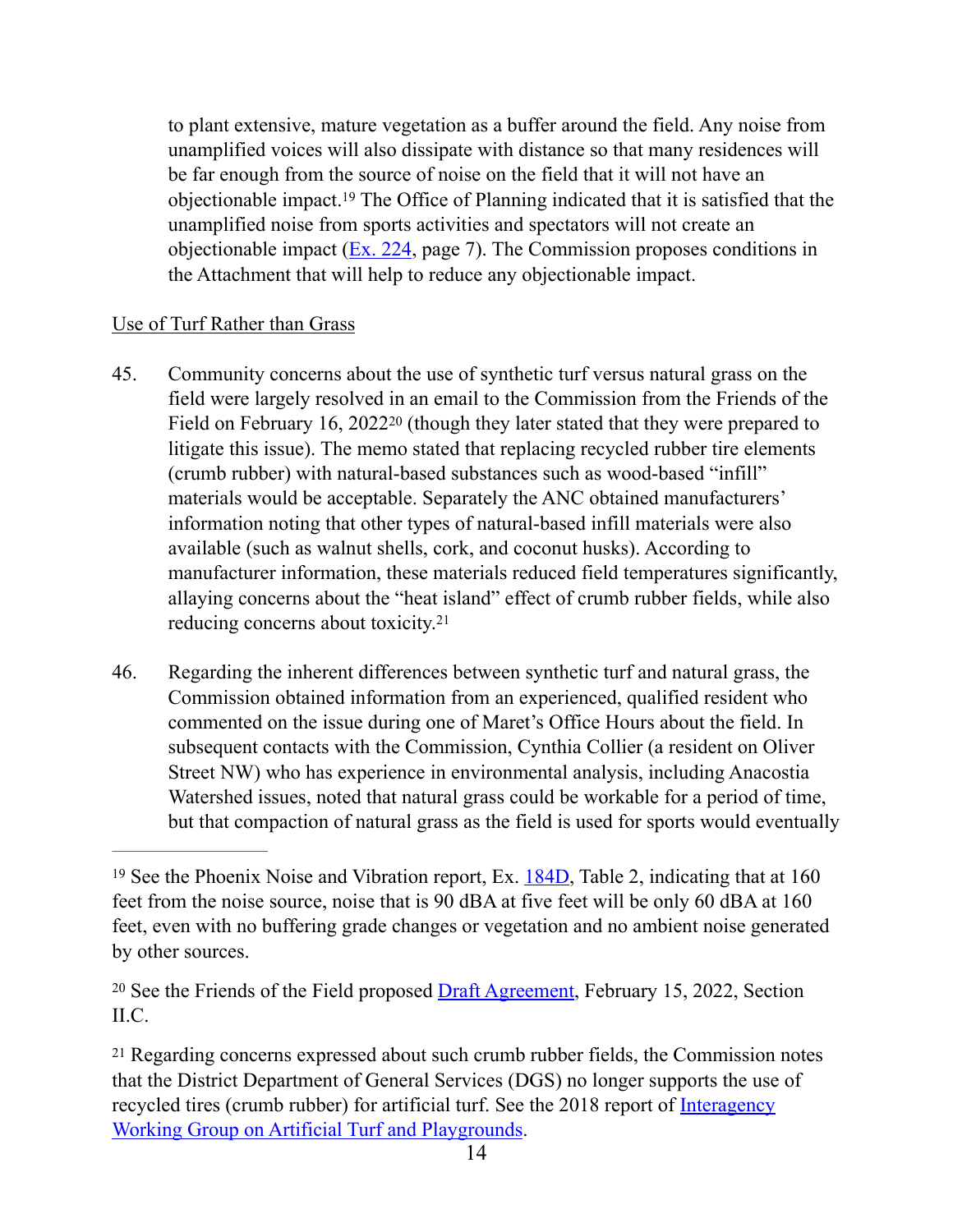take its toll. "Compaction starts in the upper layers of the soil, where maintenance can provide some relief. But once compaction advances below the first inch or two of soil, the only way to fix it is to dig up the field and rebuild the soil substrate. It's an expensive, messy, and invasive process that requires shutting down the field for months."

- 47. The viability of synthetic turf as an alternative to natural grass was addressed in further comments related to compaction in grass fields. As Ms. Collier noted, the compaction process "severely diminishes environmental benefits. Grass struggles to push roots into compacted soil and those roots suffer from limited oxygen in the soil. Grass either doesn't grow or is so weak it rips out when players run across it. Sparse grass means less water drawn from the soil and transpired, less cover or food for critters, and less impediment to slow and filter water flowing across the surface. Compacted soil doesn't allow water to infiltrate as well. Instead, water runs off across the surface, straight to a drain and into the stormwater system with little delay," Ms. Collier noted, "Compare that to Maret's proposed artificial turf system, which includes a permeable underlayer that detains up to a 1.2" rain before slowly releasing it to the stormwater system," she said. Natural grass would require intense watering over a 3.7 acre field during the summer, water "that is best left in the river," she noted. Natural grass also requires fertilization and the use of herbicides.
- 48. Maret has agreed to use state-of-the-art artificial turf, which will meet the requirements for the use that it proposes. The Commission's proposed conditions will provide assurances that the artificial turf provides the necessary environmental protections and will satisfy the community's needs better than a natural grass field.

#### Construction Disruption

49. The Commission is also concerned about possible objectionable impacts that could be caused during construction of the proposed fields. The Commission has had experience with the construction of other, much larger projects that came before the BZA for a special exception, most notably the expansion of the Ingleside Presbyterian Retirement Community, Case No. 18898. In that case, the Commission proposed a number of [conditions](https://app.dcoz.dc.gov/Exhibits/1889/BZA/18898/Exhibit26.pdf), many of which related to mitigation of objectionable impacts from the construction period. Those conditions proved to be extremely effective, and after its completion, the Commission concluded in a [report](https://anc3g.org/wp-content/uploads/2020/11/Report-on-Ingleside-Task-Force-11-17-20.pdf) that "nearby neighbors were not unduly disrupted by the construction," and "this project can serve as a model for similar projects in the future."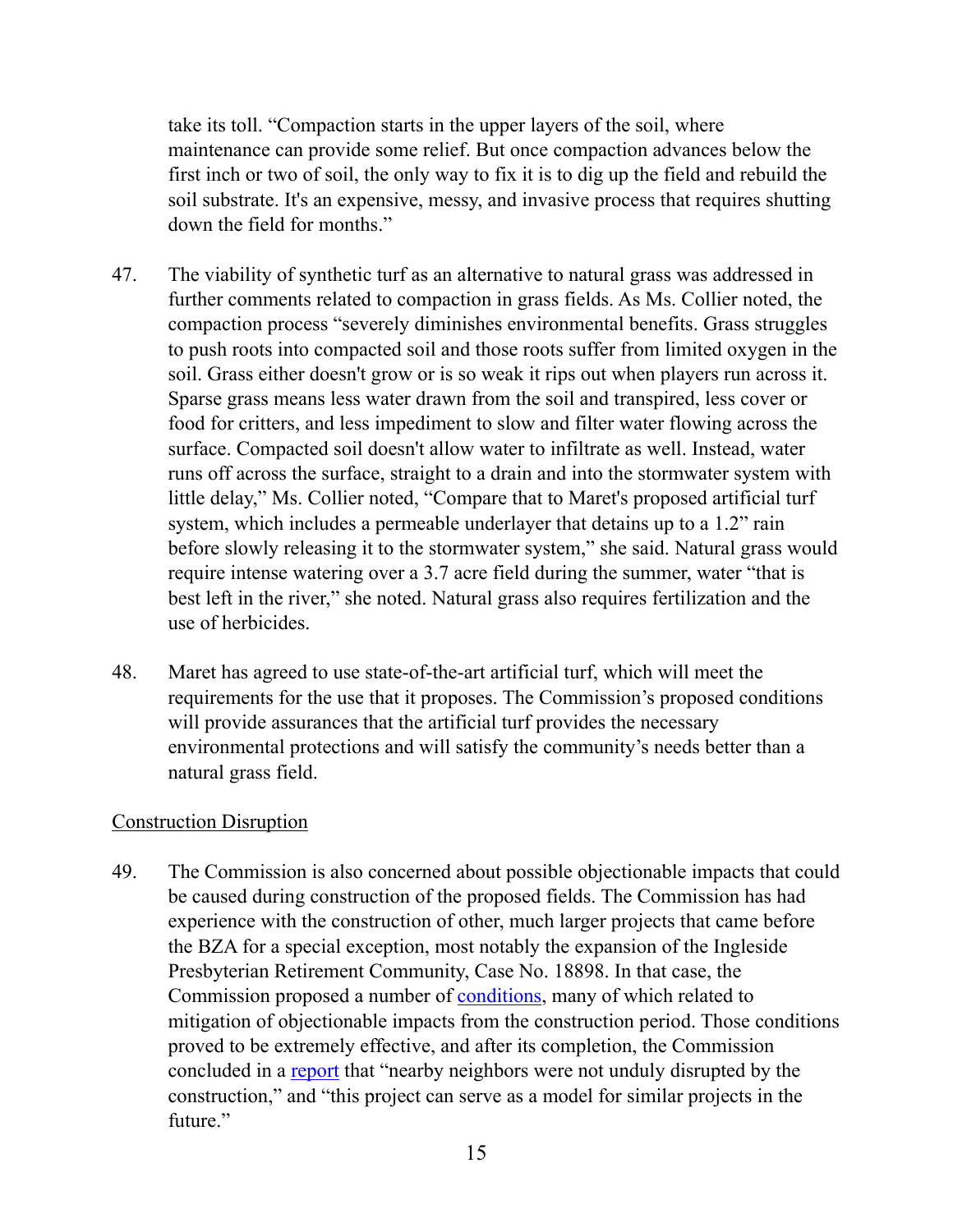50. The expected construction for Maret's proposed sports fields will be less intensive and shorter than at Ingleside. Nevertheless, many of the same conditions will be effective in reducing the objectionable impacts that could occur during construction. The Commission has adapted the conditions that were used successfully at Ingleside and proposes those comparable conditions in this case.

### **RECOMMENDED CONDITIONS**

- 51. The Commission supports the Maret/ECC application so long as the BZA incorporates the conditions set forth in the Attachment to this resolution. These proposed conditions were developed after extensive consultation with the Commission's advisory group (including members from the Friends of the Field), Maret, and ECC. Based on those discussions, the Commission believes that many — if not most — of the proposed conditions will be acceptable to all parties. We urge the parties to identify to the BZA and the other parties those conditions that they accept, thereby resolving those issues and eliminating the need to address them at the March 9, 2022 hearing. The Commission recognizes, however, that a hearing will be necessary to resolve several major issues that remain — e.g., whether there will be one multipurpose field only or a multipurpose field and a baseball field, whether the stormwater management system will be designed based on a 50-year storm or a 25-year storm, whether the field will be for the exclusive use of Maret with no permitted use by youth sports organizations, and whether the field will be natural grass or turf.
- 52. The Commission concludes that its proposed conditions strike a reasonable, equitable balance among the interests of nearby neighbors, ECC and its students, Maret's students and parents, youth sports groups in the District, Lafayette Elementary School children, neighbors who wish to use a nearby athletic field, and the District of Columbia as a whole. The Commission urges the BZA to reach that same conclusion in its order granting the special exception with the Commission's proposed conditions.

ADOPTED at ANC 3/4G's properly noticed public meeting on February 28, 2022, by a vote of 7 yes, 0 no, 0 abstentions (a quorum being 4).

 $\mathcal{L}_{\mathcal{U}}$ 

Randy Speck, Chair Peter Gosselin, Secretary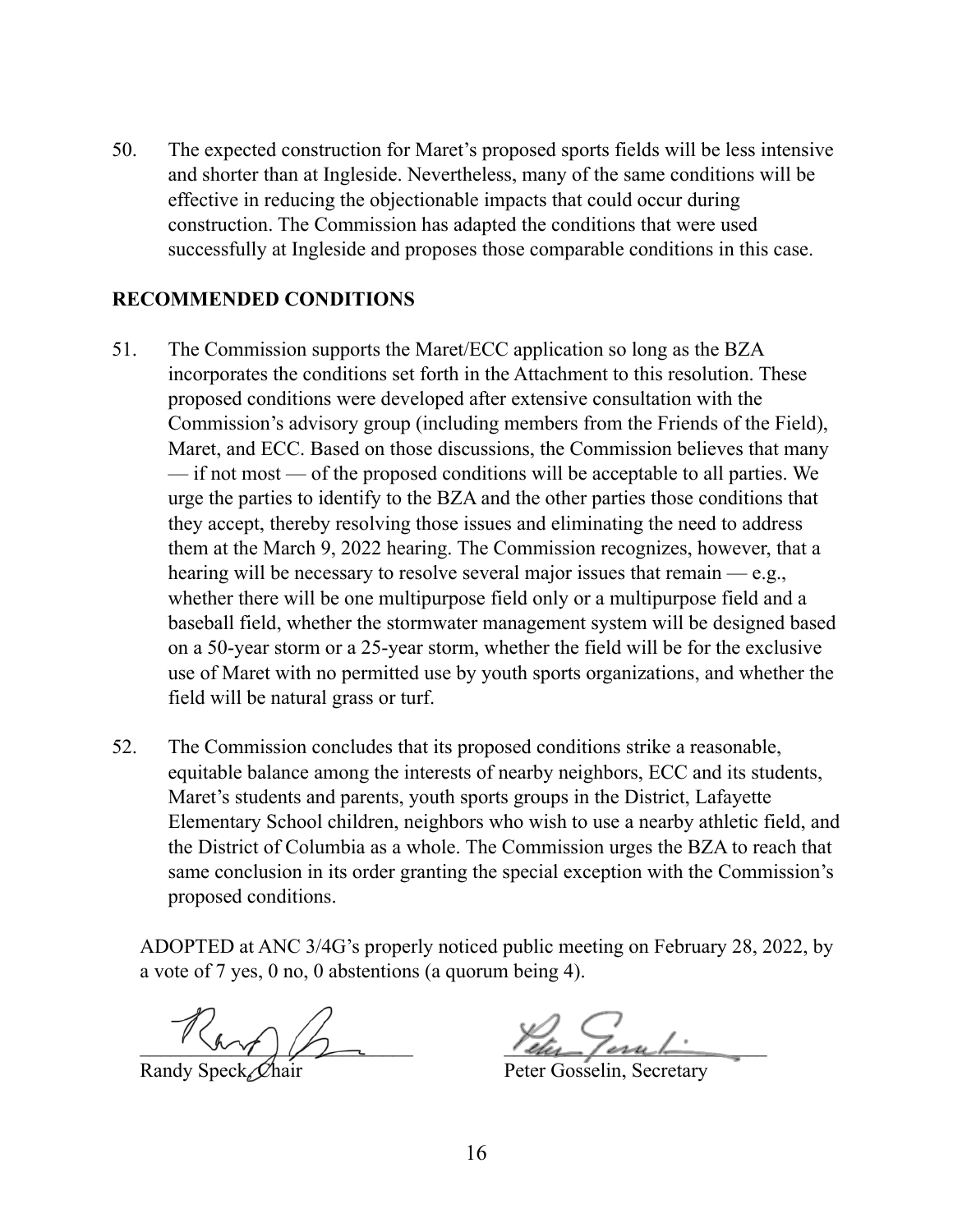### **Attachment ANC 3/4G's Proposed Conditions for Maret's BZA Application No. 20643 February 28, 2022**

As described in ANC 3/4G's resolution adopted on February 24, 2022, the Commission supports Maret School's (Maret's) application in BZA Case No. 20643 so long as the BZA incorporates the conditions set forth in this Attachment. The Commission urges the parties to identify to the BZA and the other parties which of these conditions that they accept, thereby resolving those issues and eliminating the need to address them at the hearing.

#### 1. Compliance with Plans/Materials Approved by the BZA

- a. Maret shall construct the Athletic Facilities Project in conformance with all plans and materials approved by the BZA in BZA Application No. 20643 (as depicted in Exhibits 15A1and 15A2, as amended and updated in Exhibits 184C1-184C10 of the record in the case), including the location, specifications, and design of the multi-purpose athletic field, baseball diamond, bullpens, batting cages, rain gardens, parking spaces, trash collection receptacles, scoreboard, goal posts, fences, sidewalks, storage sheds, protective netting, bleachers, shot clocks, retaining walls, and stormwater management facilities. Maret shall obtain all relevant D.C. agency permits and clearances in a timely manner and conform to all permit conditions.
- b. Goal posts shall be removable and shall only be in place from August until Maret's last football game of the season. Maret may store the goal posts on site but will make reasonable efforts to ensure that such storage is accomplished in a manner to minimize intrusion to adjacent properties.
- c. Maret shall construct a security fence around the perimeter of the property and shall prohibit players and spectators from accessing the adjacent alleys or properties from the playing fields. Security fencing shall also protect the property as much as reasonably possible from intruders and discourage any impermissible use of the playing fields. Maret shall consult with the residents abutting the property about the material for the security fence.
- d. The protective netting shall be no taller than 30 feet, measured from the finished grade adjacent to its immediate location, and shall be reduced to lower levels wherever possible based on field experience and observation.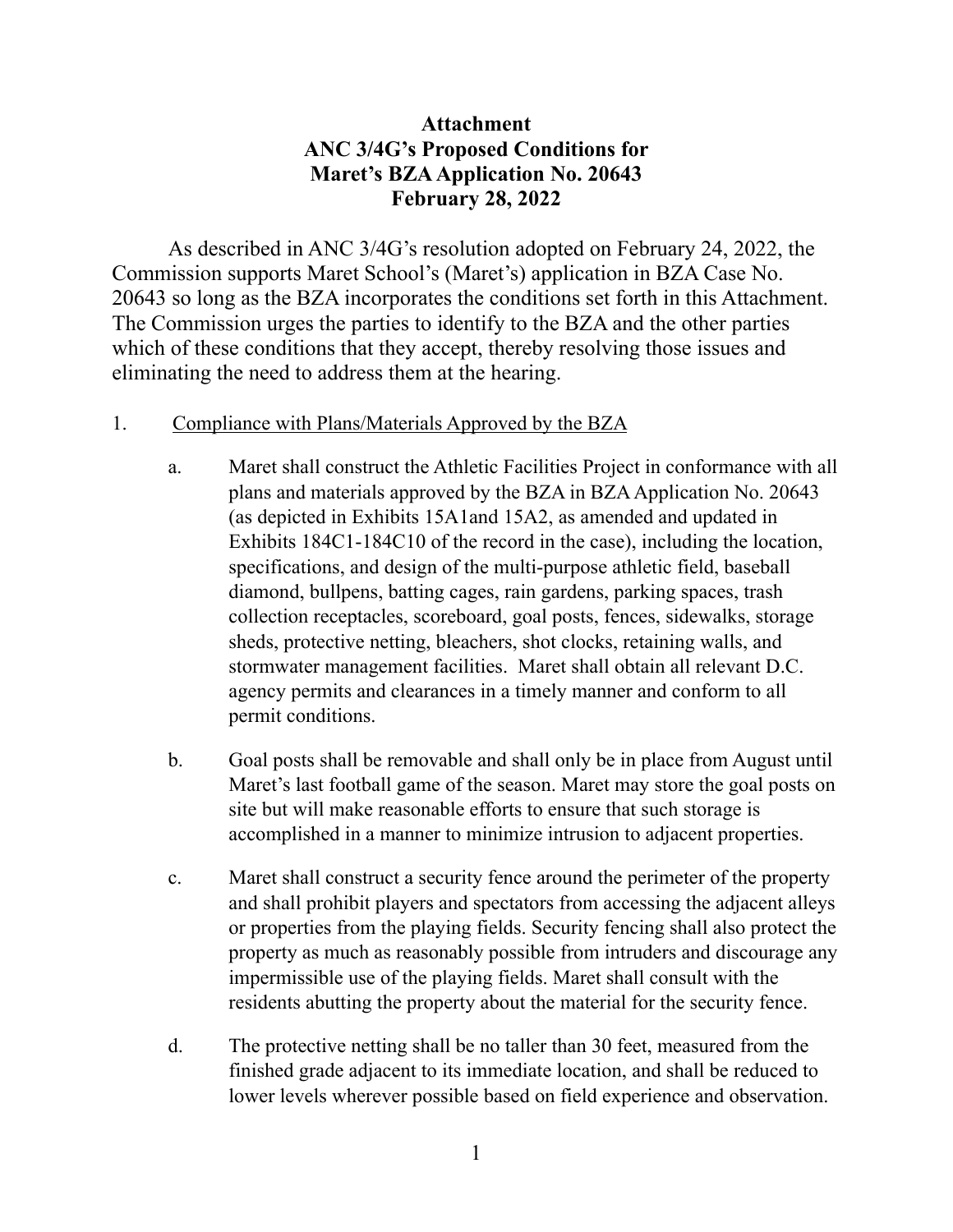- e. Maret shall plant, maintain, and replace (as necessary) the landscaping shown on pages 10 and 11 of Exhibit 15A1 and as amended and updated in Exhibits 184C1-184C10 in the record of BZA Application No. 20643. Landscaping shall use mature shrubs and trees where reasonable and appropriate and after consultation with nearby residents to provide a visual and sound buffer from adjacent residences by the time the fields begin to be used. To the extent reasonably possible, Maret shall select landscaping items in consultation with neighbors and shall seek to use landscaping items that positively contribute to environmental objectives (e.g., including native plant species such as those identified on page 11 in Exhibit 15A1).
- f. Maret shall abide by the terms of the Tree Relocation Plan approved by the BZA in BZA Application No. 20643 (as depicted in Exhibit 184C7 of the record in the case) except to the extent that, after consultation with ANC 3/4G, such plan is modified and approved by DDOT's Urban Forestry Division. Heritage trees will be retained to the extent reasonably possible. No construction shall be allowed under the drip line of heritage trees unless expressly permitted by the Urban Forestry Division.
- g. Maret has designed the Athletic Facilities Project to mitigate stormwater runoff from a 25-year storm, which exceeds the regulatory requirement for a design to mitigate stormwater runoff from a 15-year storm. Maret shall consult with ANC 3/4G and coordinate its stormwater management plan with the District Department of Energy and Environment ("DOEE"). The Athletics Facilities Project shall comply with all relevant DOEE stormwater management regulations (enumerated in Chapter 5 of Title 21 of the District of Columbia Municipal Regulations) and shall satisfy the requirements of the District's Municipal Separate Storm Sewer System ("MS4") permit issued by the U.S. Environmental Protection Agency under the Clean Water Act. Maret shall conform to requirements for stormwater reports to DOEE, if any, and shall provide ANC 3/4G with copies of such reports. Absent any DOEE reporting requirements, Maret shall report annually to ANC 3/4G on the operation of the stormwater system for ten years and will continue to maintain the stormwater system in accordance with DOEE requirements so long as the field continues to be used primarily as a private school athletic field.
- h. The turf field shall use natural-based infill such as engineered wood particles, "SafeShell," or similar products rather than rubber-based products and shall be installed in conformity with best practices regarding permeability and hydrology impacts. Non-playing field areas shall, to the extent reasonably possible, use natural grass and/or vegetation.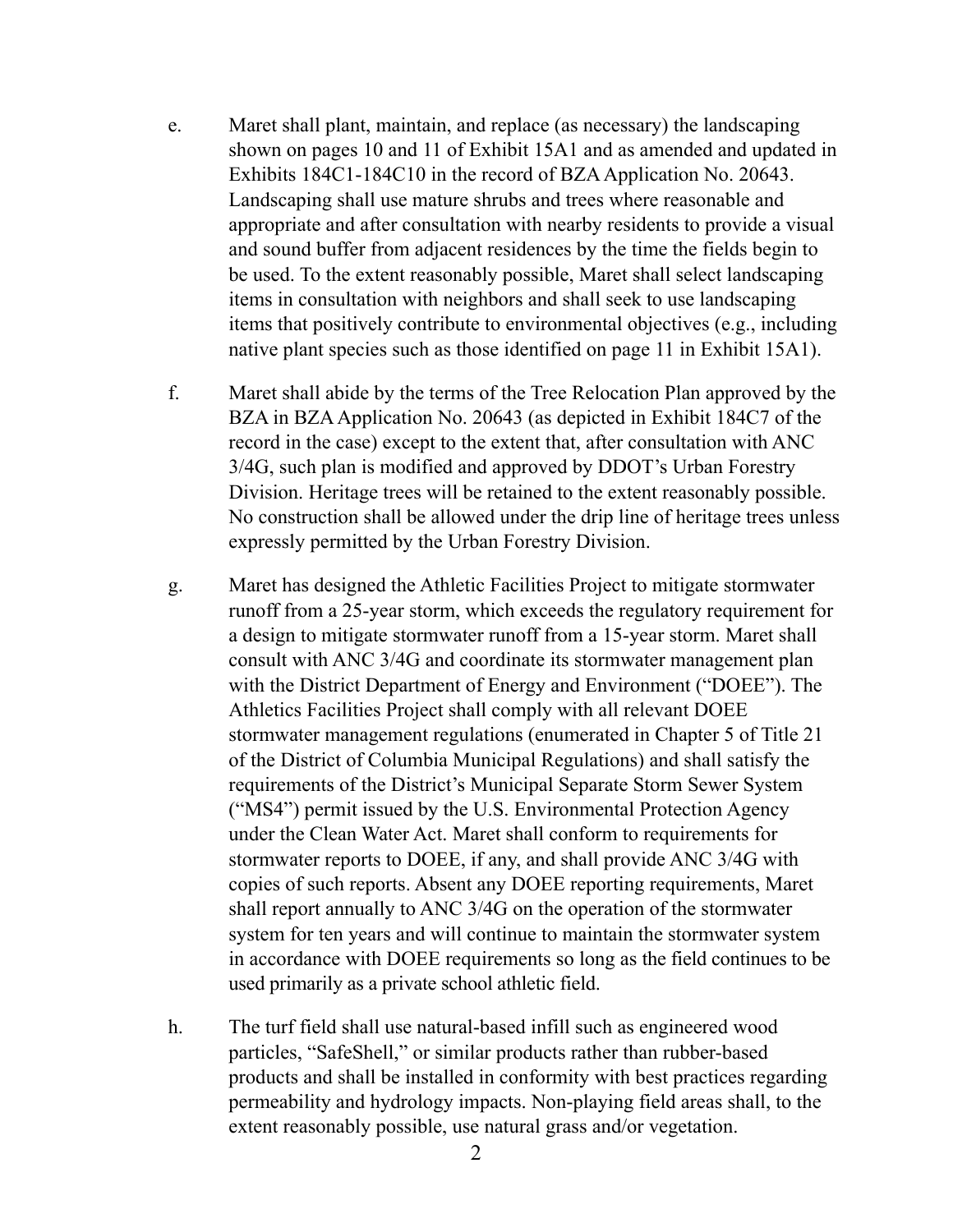- i. Maret shall install the height and type of perimeter fencing reflected in the 3D model and the 21-day pre-hearing submission.
- j. Maret shall use moveable bleachers at the multipurpose field, and they shall be positioned, to the extent reasonably possible, to minimize noise for adjacent residents. No bleacher set shall exceed 6 tiers. Spectators shall be encouraged to sit in the bleachers and discouraged from standing on the sidelines.
- k. Maret shall, where appropriate, use permeable materials for sidewalks and the parking lot wherever reasonably possible.
- 2. Lighting, Scoreboard and Noise Abatement
	- a. With the exception of down-lit security lighting necessary to provide a safe environment at the Athletic Facilities Project, Maret shall not propose, nor shall it allow, the installation or use of lights to illuminate the multipurpose athletic field or the baseball diamond. The fields shall not be used at any time after dusk.
	- b. The down-lit security lighting shall be limited to the parking lot area. The lights shall be no higher than 12 feet and shall be fully down-lit with minimal BUG (backlight, uplight, glare) ratings commensurate with the surrounding ambient conditions. Lights shall use a combination of photocell and timer so that they are on only when dark and go off no later than 9:00 p.m. The lighting levels and color should be no greater than recommended IES (Illumination Engineering Society) standards for similar facilities. Maret shall consult with ANC 3/4G before finalizing the lighting purchase. Security motion lights shall be permitted on the Media Center building and storage structures.
	- c. The proposed scoreboard shall be limited to a height of no more than 20 feet, measured from the finished grade adjacent to its immediate location.
	- d. No use of any amplified sound shall be permitted at any time at the Athletic Facilities Project. Two shot clock horns, to be used only during lacrosse games (and not during practices or at any other times), may be installed at the multi-purpose athletic field in the locations identified in Exhibits 184C1-184C10 of the record in the case. Maret shall not permit school bands to perform at games.
	- e. No use of bullhorns, cowbells, musical instruments, or other similar devices by spectators or event participants shall be permitted. Whistles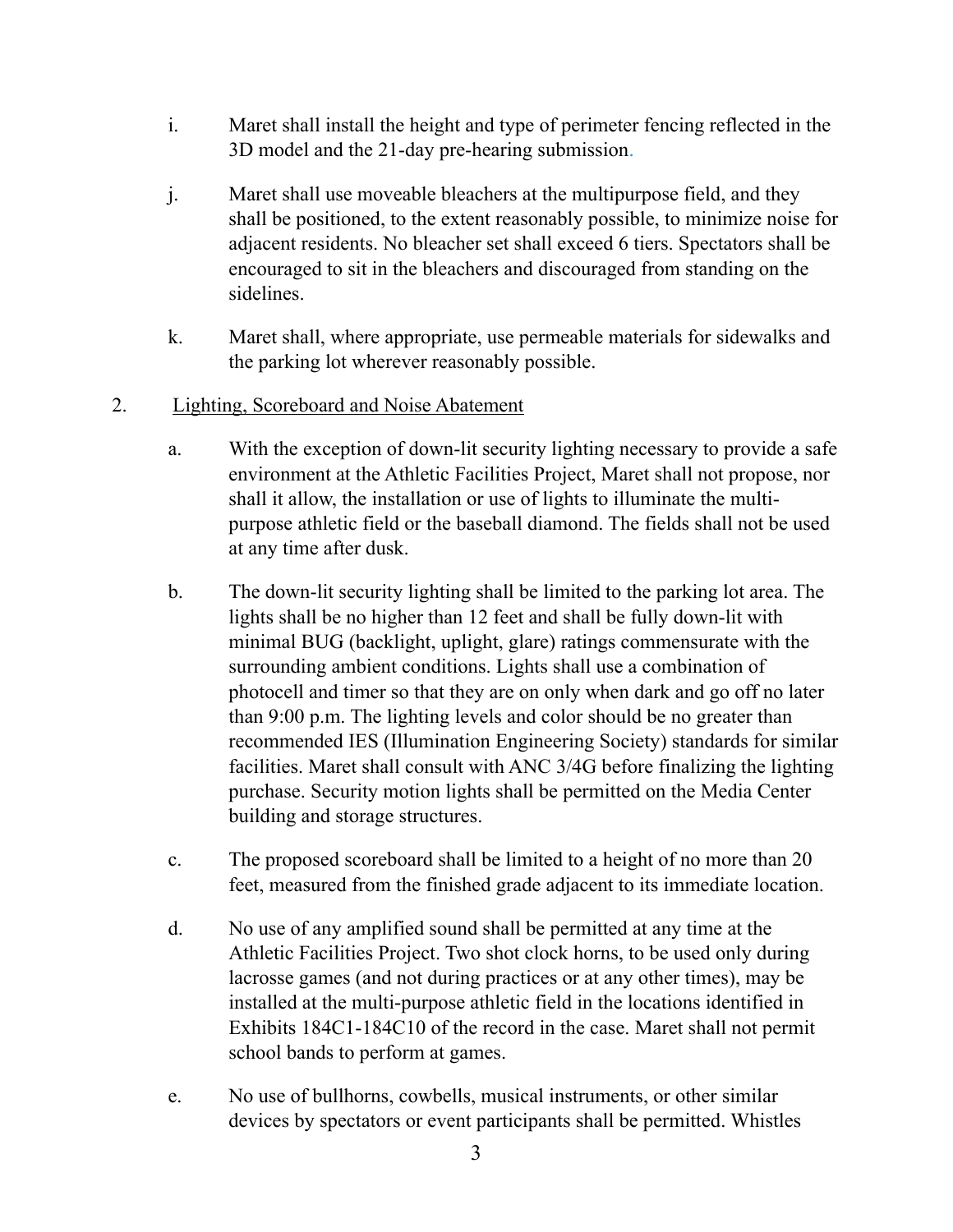may be used by coaches and game officials in a manner that is regular and customary for athletic practices and games.

- 3. Use of and Access to the Athletic Facilities Project
	- a. The athletic fields are to be used primarily by Maret to support its athletic programs, and any leased use of the fields to youth sports groups or for non-Maret summer camps shall not exceed the time of Maret's use in any calendar year. Maret shall only be permitted to lease the fields to youth sports organizations based in the District of Columbia and may charge a reasonable fee for use of the fields (reasonableness to be determined by reference to fees charged for field use by DPR and other public (e.g., Coolidge and Wilson High Schools) and private schools (e.g., Sidwell Friends and Georgetown Day School) in the District). For any leased use of the fields, the total number of players and coaches shall not exceed 60 at any time, with the exception of summer camps during which the total number of participants and staff shall not exceed 75 in any session, with at least 30 minutes between sessions.
	- b. Use of the Athletic Facilities Project by Maret and its lessees shall not exceed the hours as set forth below except as recommended by ANC 3/4G and Maret and modified by the BZA:
		- i. Pre-Season (mid to late August):
			- Monday: 8:00 a.m. to 6:00 p.m.
			- Tuesday: 8:00 a.m. to 6:00 p.m.
			- Wednesday:  $8:00$  a.m. to  $6:00$  p.m.
			- **•** Thursday:  $8:00$  a.m. to  $6:00$  p.m.
			- Friday:  $8:00$  a.m. to  $6:00$  p.m.
			- Saturday: No Use Scheduled by Maret or its Lessees
			- Sunday: No Use Scheduled by Maret or its Lessees
			- Any District of Columbia holiday: No Use Scheduled by Maret or its Lessees
		- ii. Fall Season (September through November):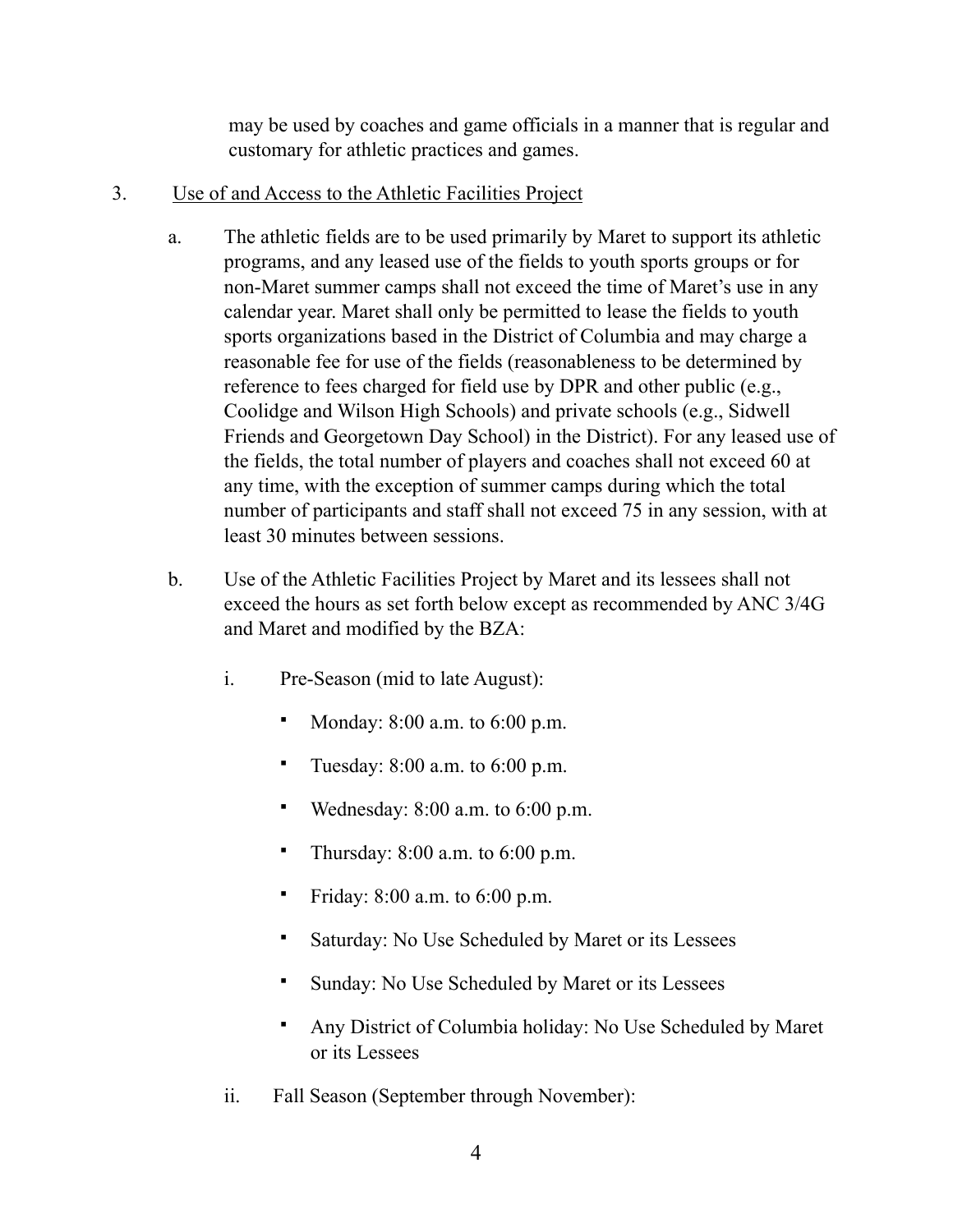- Monday: 3:00 p.m. to 6:00 p.m. (Maret Use) and 6:00 p.m. to 7:00 p.m. (Youth Sports Organizations)
- Tuesday: 3:00 p.m. to 6:00 p.m. (Maret Use) and 6:00 p.m. to 7:00 p.m. (Youth Sports Organizations)
- Wednesday: 2:00 p.m. to 6:00 p.m. (Maret Use) and 6:00 p.m. to 7:00 p.m. (Youth Sports Organizations)
- Thursday:  $3:00$  p.m. to  $6:00$  p.m. (Maret Use) and  $6:00$  p.m. to 7:00 p.m. (Youth Sports Organizations)
- Friday: 3:00 p.m. to 7:00 p.m. (Maret Use)
- **•** Saturday: 10:00 a.m. to 5:00 p.m. (Maret or Youth Sports Organizations)
- Sunday: 11:00 a.m. to 3:30 p.m. (Youth Sports Organizations)
- Any District of Columbia holiday: No Use Scheduled by Maret or its Lessees
- iii. Winter Season (December to President's Day):
	- Monday: 4:00 p.m. to 5:30 p.m. (Youth Sports Organizations)
	- Tuesday: 4:00 p.m. to 5:30 p.m. (Youth Sports Organizations)
	- Wednesday: 4:00 p.m. to 5:30 p.m. (Youth Sports Organizations)
	- Thursday: 4:00 p.m. to 5:30 p.m. (Youth Sports Organizations)
	- Friday: 4:00 p.m. to 5:30 p.m. (Youth Sports Organizations)
	- Saturday: No Use Scheduled by Maret or its Lessees
	- Sunday: No Use Scheduled by Maret or its Lessees
	- December 24 through January 2 and any District of Columbia holiday: No Use Scheduled by Maret or its Lessees
- iv. Spring Season (after President's Day to mid-June)
	- Monday:  $3:00$  p.m. to  $6:00$  p.m. (Maret Use) and  $6:00$  p.m. to 7:00 p.m. (Youth Sports Organizations)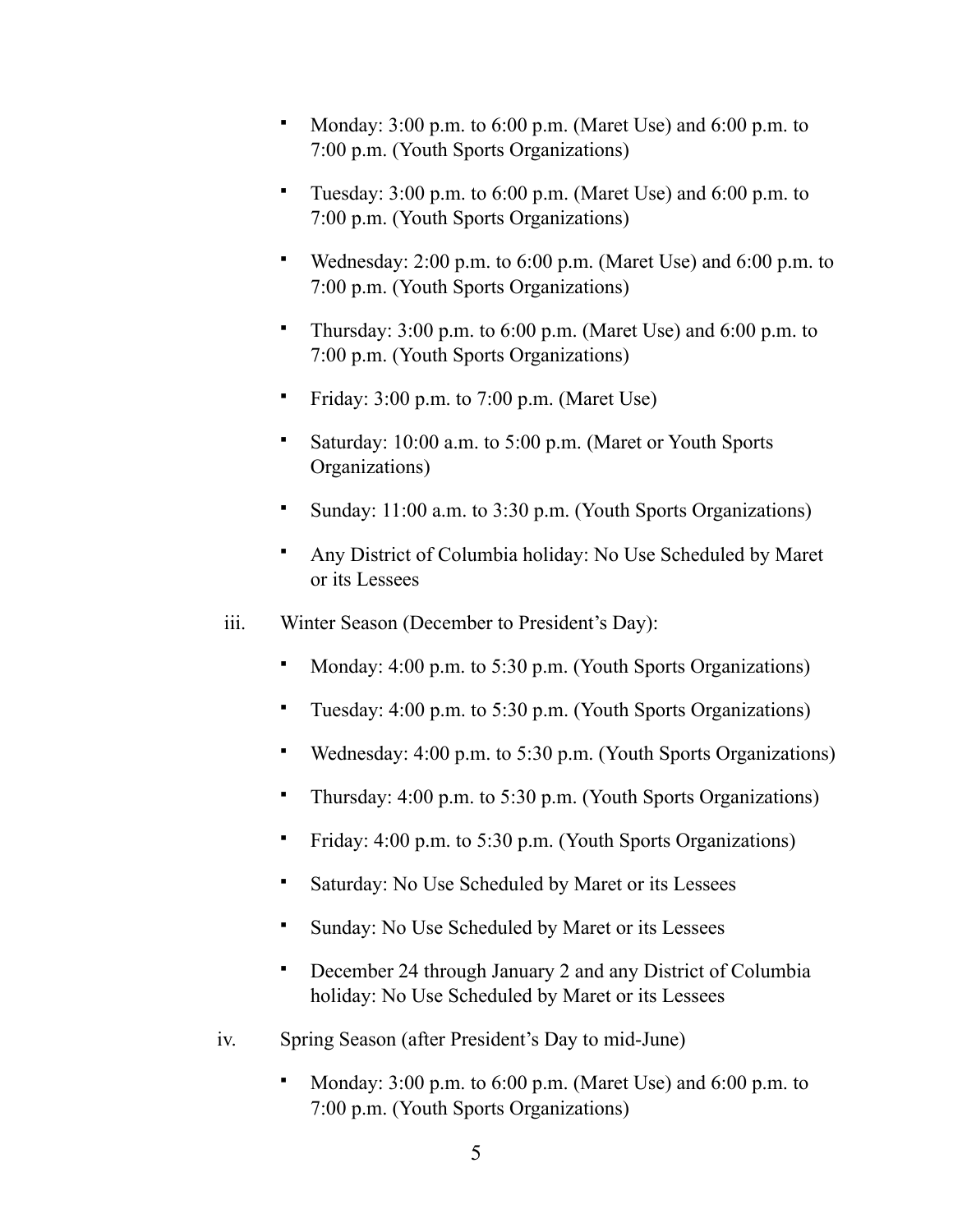- Tuesday: 3:00 p.m. to 6:00 p.m. (Maret Use) and 6:00 p.m. to 7:00 p.m. (Youth Sports Organizations)
- Wednesday: 2:00 p.m. to 6:00 p.m. (Maret Use) and 6:00 p.m. to 7:00 p.m. (Youth Sports Organizations)
- Thursday:  $3:00$  p.m. to  $6:00$  p.m. (Maret Use) and  $6:00$  p.m. to 7:00 p.m. (Youth Sports Organizations)
- Friday: 3:00 p.m. to 7:00 p.m. (Maret Use)
- Saturday: 10:00 a.m. to 5:00 p.m. (Maret or Youth Sports Organizations)
- Sunday: 11:00 a.m. to 3:30 p.m. (Youth Sports Organizations)
- Any District of Columbia holiday: No Use Scheduled by Maret or its Lessees
- v. Summer Season (Mid-June through Mid-August):
	- Monday: 9:00 a.m. to 3:00 p.m. (Youth Sports Camps)
	- Tuesday: 9:00 a.m. to 3:00 p.m. (Youth Sports Camps)
	- Wednesday: 9:00 a.m. to 3:00 p.m. (Youth Sports Camps)
	- Thursday: 9:00 a.m. to 3:00 p.m. (Youth Sports Camps)
	- Friday: 9:00 a.m. to 3:00 p.m. (Youth Sports Camps)
	- Saturday: 10:00 a.m. to 5:00 p.m. (Youth Sports Organizations)
	- Sunday: No Use Scheduled by Maret or its Lessees
	- July 4: No Use Scheduled by Maret or its Lessees
- b. Maret shall permit access to the Athletic Facilities Project for community use, which shall include use by residents of the surrounding neighborhood for general recreational activities, but not structured team sports (e.g., team practices or games not otherwise scheduled through Maret) during the following hours:
	- i. Pre-Season (mid to late August):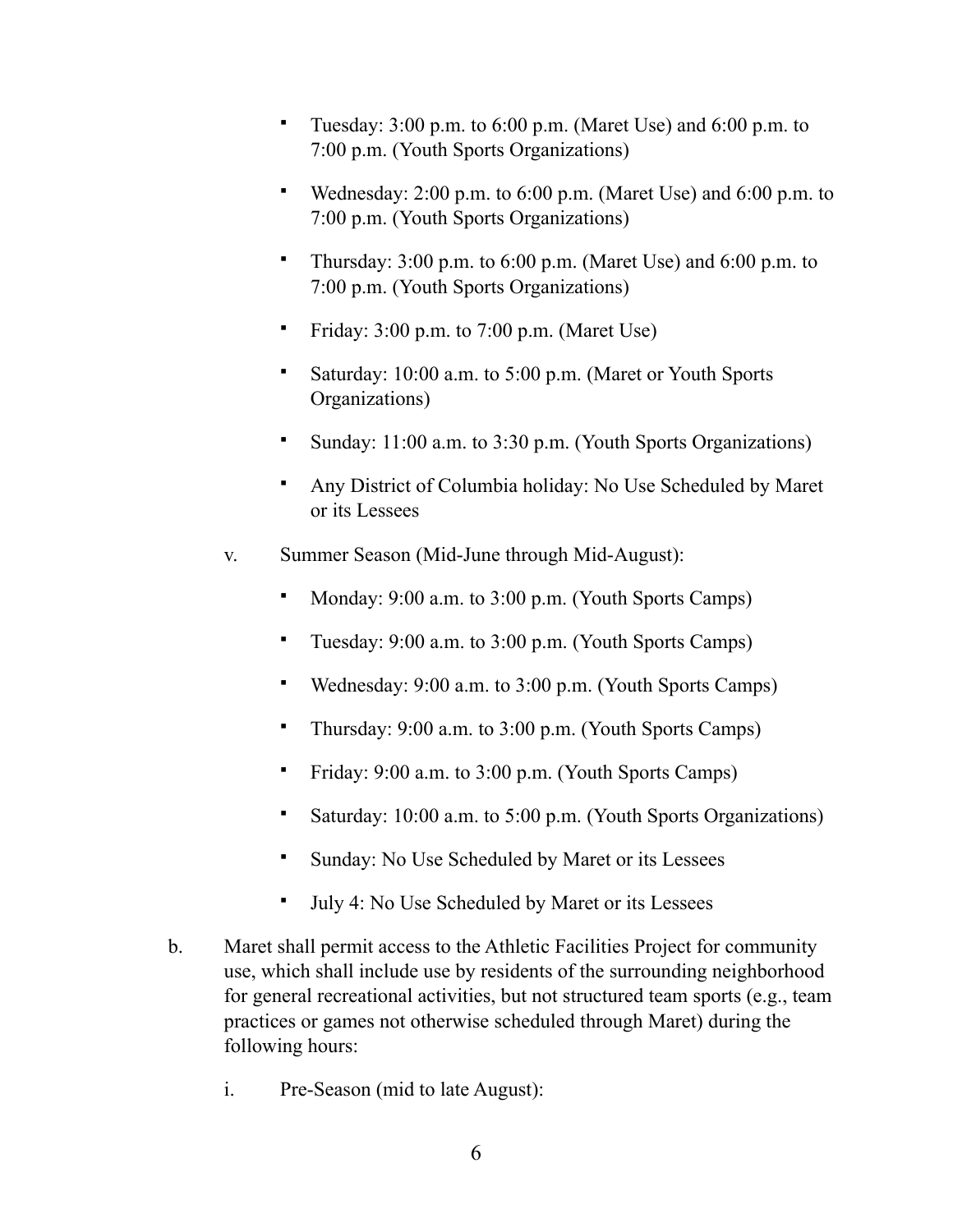- Monday: 6:00 p.m. to dusk
- Tuesday: 6:00 p.m. to dusk
- Wednesday: 6:00 p.m. to dusk
- Thursday:  $6:00$  p.m. to dusk
- Friday: 6:00 p.m. to dusk
- Saturday: 8:00 a.m. to dusk
- Sunday:  $8:00$  a.m. to dusk
- ii. Fall Season (September through November):
	- Saturday: 8:00 a.m. to 10:00 a.m. and 5:00 p.m. to dusk
	- Sunday:  $8:00$  a.m. to  $10:00$  a.m. and  $3:00$  p.m. to dusk
- iii. Winter Season (December through February):
	- Saturday: 8:00 a.m. to dusk
	- Sunday: 8:00 a.m. to dusk
- iv. Spring Season (March through June):
	- **•** Saturday:  $8:00$  a.m.  $-10:00$  a.m. and  $5:00$  p.m. to dusk
	- Sunday: 8:00 a.m. 10:00 a.m. and 3:00 p.m. to dusk
- v. Summer Season (July through Mid-August):
	- Monday: 6:00 p.m. to dusk
	- Tuesday:  $6:00$  p.m. to dusk
	- Wednesday: 6:00 p.m. to dusk
	- Thursday:  $6:00$  p.m. to dusk
	- **•** Friday: 6:00 p.m. to dusk
	- Saturday: 8:00 a.m. to dusk
	- Sunday: 8:00 a.m. to dusk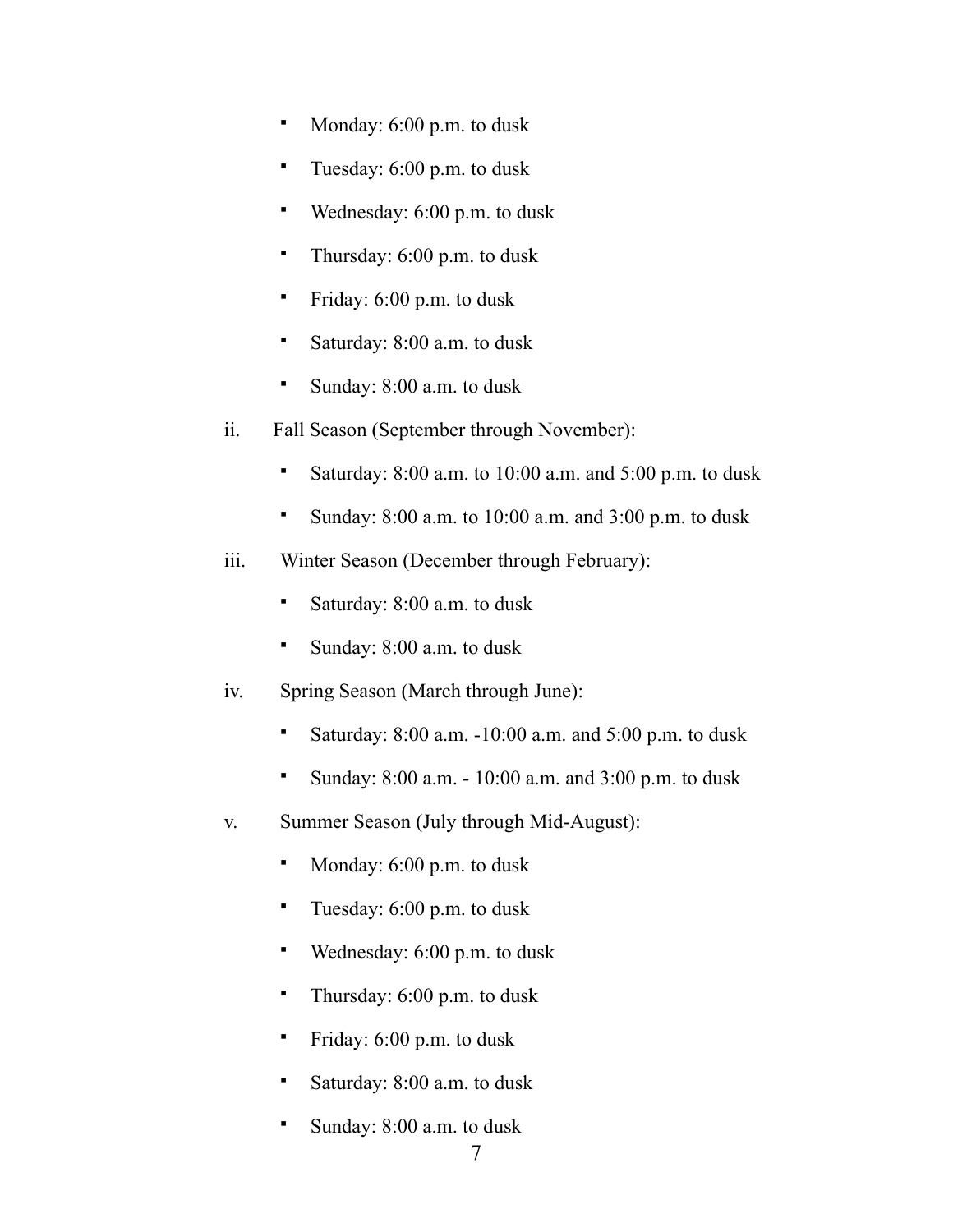Maret shall regularly monitor the community use during the permitted hours to ensure that the fields are not being used by organized adult teams from outside the community and shall advise ANC 3/4G and the BZA of any additional steps that may be necessary to ensure that the fields are used for the intended community purpose.

- c. Maret shall make the Athletic Facilities Project available for scheduled use by children attending ECC and District of Columbia Public School (DCPS) traditional and charter schools on weekdays during the academic school year between the hours of 9:00 a.m. and 3:00 p.m. on Monday, Tuesday, Thursday and Friday and between the hours of 9:00 a.m. and 2:00 p.m. on Wednesday. Maret shall limit any fees charged for such use by DCPS traditional and charter school students to the rates charged for athletic field use by DPR.
- d. Maret shall post on its website for the Athletic Facilities Project the hours of seasonal uses of the athletic field by Maret or others as set forth in these conditions and will provide a link to Maret's athletic schedule. Neighbors should be able to go to this source to see what activities are authorized at any time.
- e. Maret may submit a proposal to ANC 3/4G and the BZA to modify the approved hours of use set forth in this Condition #3, not earlier than three (3) years from the date of the issuance of the written Order in BZA Application No. 20643. Similarly, ANC 3/4G may submit a proposal to Maret and the BZA to modify the approved hours of use set forth in this Condition #3, not earlier than three (3) years from the date of the issuance of the written order in BZA Application No. 20643.
- f. On weekdays during the academic year, the parking lot and field gates identified in Exhibits 184C1-184C10 of the record in the case shall be open and/or unlocked during daylight hours to allow access to authorized users. During periods when the Athletic Facilities Project is not scheduled for use, Maret may secure the parking lot and/or field gates. Community members shall be provided with a means to access the field (e.g., by a gate code) in the event the field gate is locked during a period of time when community use is permitted (i.e., for "pickup" games or community events). During all times of the year, the parking lot and field gates shall be locked from dusk until dawn.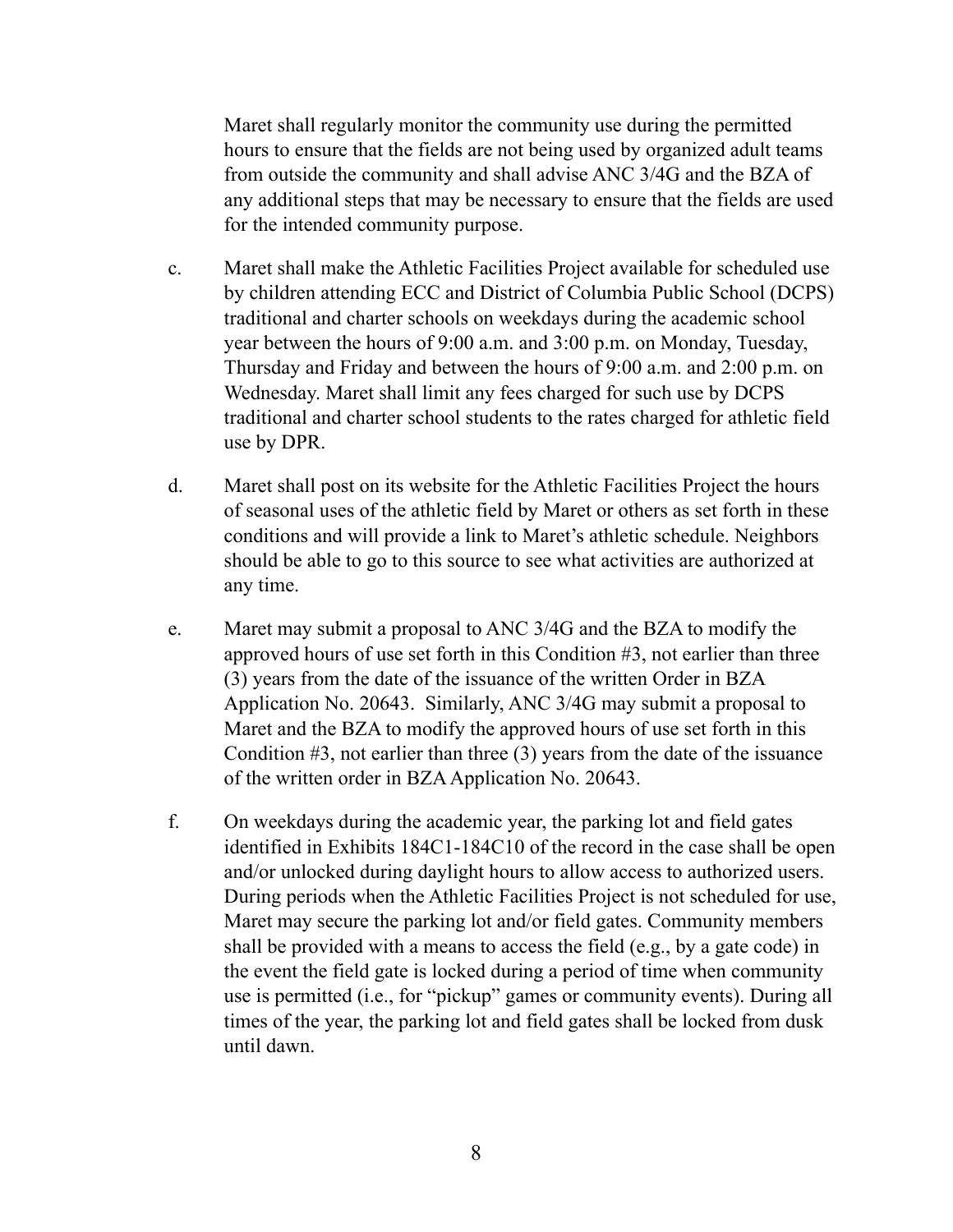- g. Maret shall retain and exercise the right to request that anyone using the field, the field house, or the parking lot leave the property based on their disorderly conduct.
- h. Maret shall negotiate with DPR to end its agreement for use of the Jelleff field at 3265 S Street, NW — including both Maret's obligations for maintenance of the field and Maret's preferential use of the field effective when the Athletic Facilities Project is complete and operational. Maret shall report to ANC 3/4G and ANC 2E on its efforts to negotiate an expeditious end to the Jelleff field agreement with DPR.

### 4. Transportation and Parking

- a. Maret shall construct approximately 48 parking spaces as part of the Athletic Facilities Project in conformance with the plans and materials approved in BZA Application No. 20643 and as depicted in Exhibits 184C1-184-C10 of the record in the case.
- b. Maret shall abide by the terms of the Transportation Demand Management Plan approved in BZA Application No. 20643 as detailed in Exhibits 97A1 and 97A2 of the record in the case, including:
	- i. Provide a minimum of six short-term bicycle racks (12 spaces) on the site.
	- ii. Subject to DDOT approval, designate a bus drop-off/pick-up zone on Nebraska Avenue, as identified on the site plan included in Pre-hearing Statement (Ex. [184C2](https://app.dcoz.dc.gov/Exhibits/2010/BZA/20643/Exhibit215.pdf)). Parked buses and cars must have their engines turned off (i.e., no idling).
	- iii. Implement the following policies to reduce single-occupancy vehicle trips to Athletic Facilities Project:
		- During the school year, Maret shall require all Maret team members and most coaches to travel to and from the Athletic Facilities Project by bus for practices, except team members who live in the neighborhood who may bike or walk to practice, team members who use Metrobus, and up to five coaches who may drive to/from the Athletic Facilities Project.
		- During the school year, Maret shall require all Maret and visiting team members and most coaches to travel to and from the Athletic Facilities Project by bus for games, except team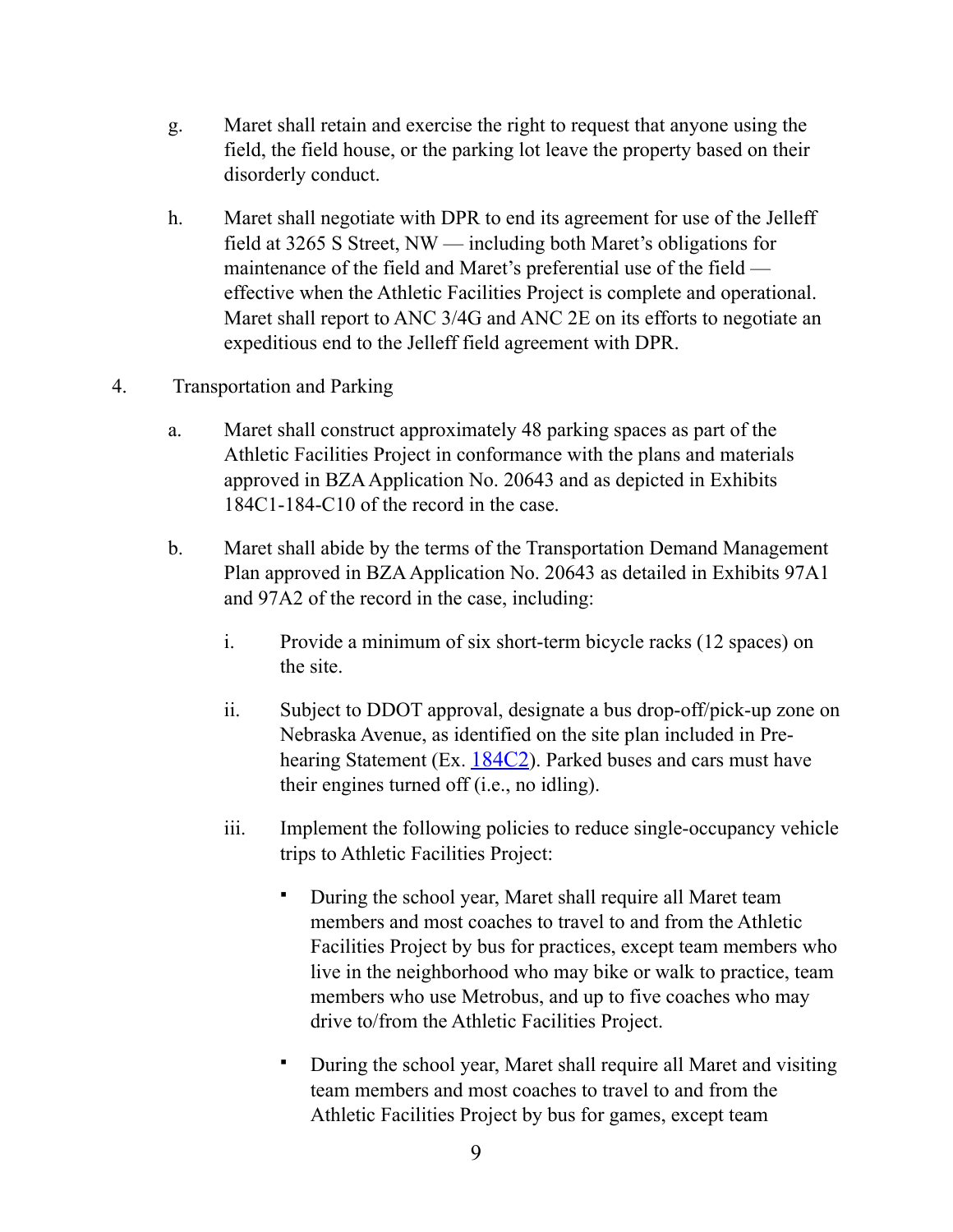members who live in the neighborhood who may bike or walk to practice, team members who use Metrobus, and up to five coaches who may drive to/from the Athletic Facilities Project. Team members whose parents or guardians attended the game may leave the Athletic Facilities Project with their parents or guardians.

- During the pre-season, Maret shall require team members and coaches to travel to the Athletic Facilities Project by bus, except team members who live in the neighborhood who may bike or walk to practice, team members who use Metrobus, and up to 12 team members and five coaches for the morning session and up to 12 team members and five coaches for the afternoon session who may drive to/from the Athletic Facilities Project for both the morning and afternoon practice sessions.
- Maret shall encourage visitors to the Athletic Facilities Project to use the nearby Metrobus M4, E4, or E6 lines (and any additional bus lines), providing connectivity to the Tenleytown and Friendship Heights Metrorail Stations.
- Maret shall monitor lessees' use of single-occupancy vehicle trips to the Athletic Facilities Project and report to ANC 3/4G and DDOT in the Fall and Spring seasons in the first year of operation and bi-annually thereafter. The monitoring study shall consist of weekday PM and Saturday peak hour vehicle counts to determine the number of vehicle trips generated by the facility when lessees use the fields. If the trip generation for the facility is higher than the peak hour trip generation identified in Table 6 on p. 20 of the January 2022 CTR, Maret shall propose steps that can be taken to reduce the number of such trips. Bi-annual monitoring shall be conducted until such time as the monitoring study reveals that the weekday PM and Saturday peak hour trip generation is at or below the trip generation identified in the CTR for two years. At such time, the monitoring may cease if peak volumes are consistent with the CTR projections.
- In order to minimize the number of vehicles picking up or dropping off at any one time, Maret shall not schedule nor shall it permit its lessees to schedule games with less than 30 minutes between the end of one game and the scheduled beginning of the second game.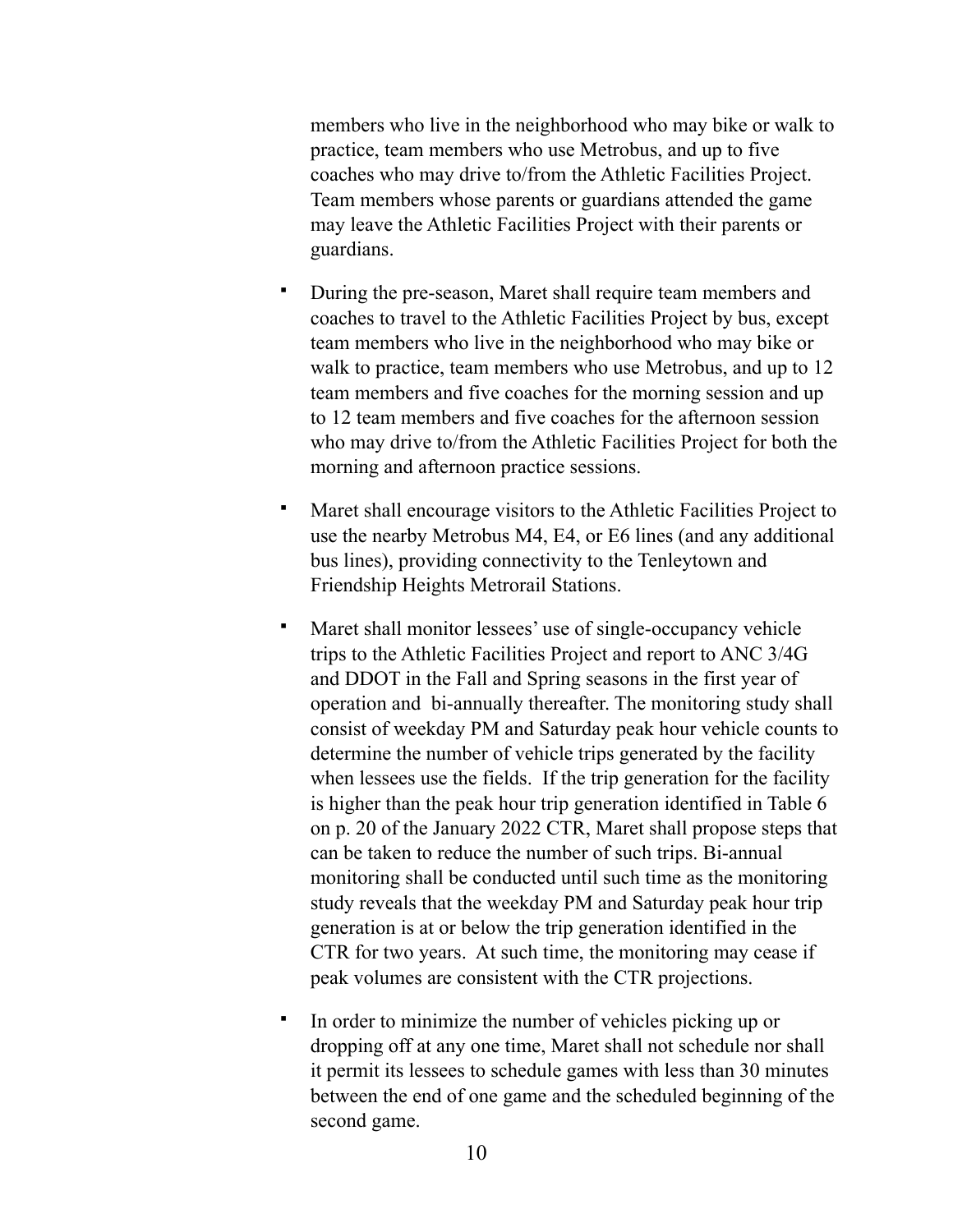- In order to reduce the amount of total traffic on Maret game days, Maret shall work with St. John's College High School to avoid scheduling home games at the same times.
- vi. Maret shall provide flaggers in the parking lot to direct traffic to available parking lot spaces during games and practices in which the parking lot is expected to be at or near capacity. Maret shall also request and pay for traffic control officers to direct traffic into and out of the parking lot during events for which more than 75 spectators are anticipated to arrive at the athletic fields by car.
- vii. Once each fall and spring for the first three years of the athletic fields' use, when the parking lot is at or near capacity, Maret shall survey street parking availability on nearby streets (comparable to the On Street Parking Assessment in the Comprehensive Transportation Review (CTR), Ex. 97A1 at pages 17-18) and report the results of the survey to ANC 3/4G. If the survey shows that parking occupancy exceeds 70% of the available street spaces, Maret will propose steps that can be taken to reduce the number of vehicles parked on nearby streets when the parking lot is at or near capacity.
- viii. Through signage or another appropriate means, Maret shall notify those who attend events at the Athletic Facilities Project that they may not park illegally as indicated by DDOT signage on any nearby street. When notified of illegally parked vehicles on nearby streets, Maret shall take prompt and reasonable action to find the vehicle owner and request that the vehicle be moved.
- ix. Maret shall not permit trash and recycling pickup during the following hours:
	- Between 9:00 p.m. and 7:00 a.m. in accordance with DCMR 20-2806;
	- **•** During the school year, from 3:00 p.m. to 5:00 p.m. on weekdays;
	- During the summer, before 9:00 a.m. or after 3:00 p.m. on weekdays; and
	- Anytime on Saturdays or Sundays.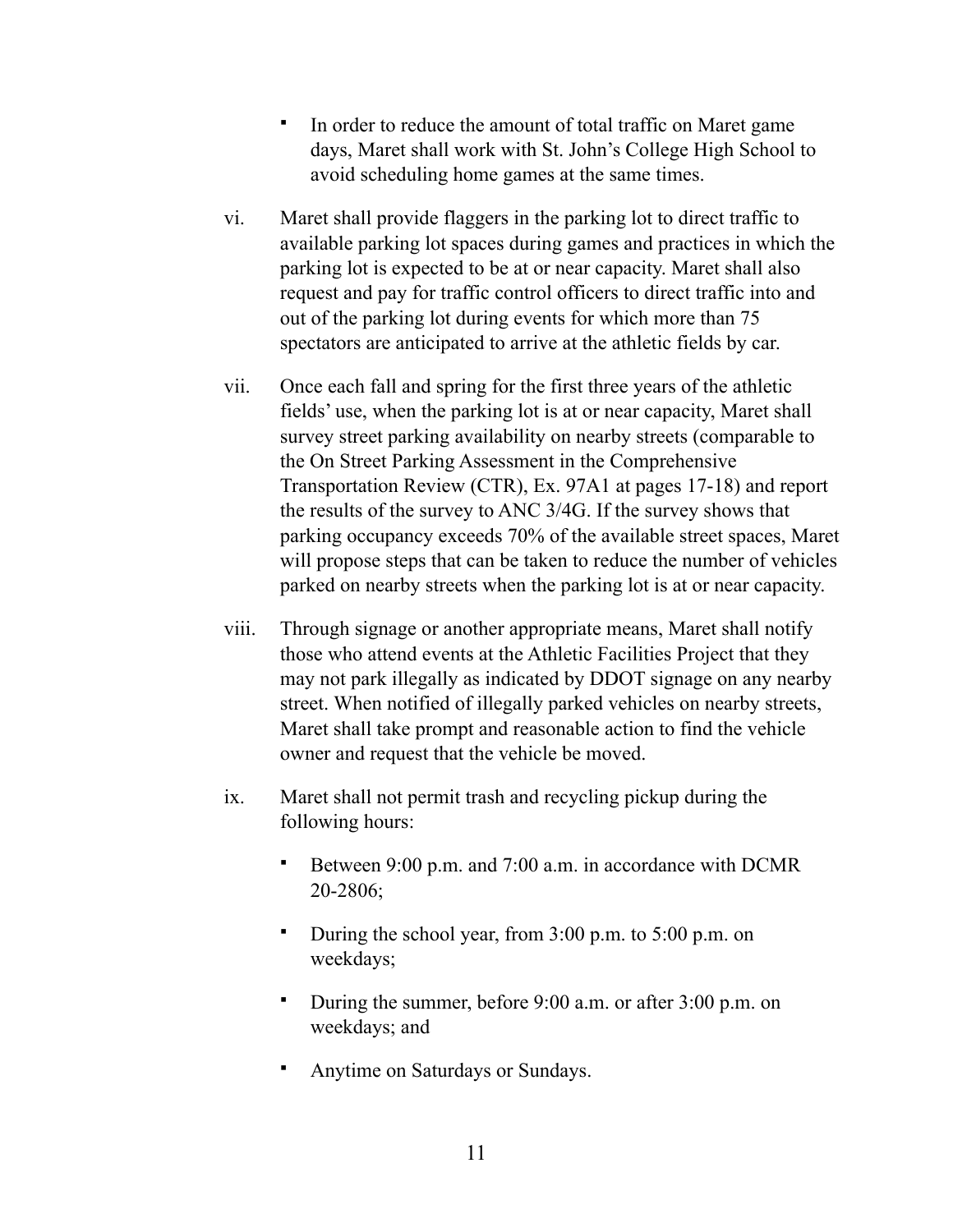- x. Maret shall work with ANC 3/4G to advocate with DDOT for traffic control and traffic mitigation measures on Nebraska Avenue, Utah Avenue, and at the intersection of Military Road and 27th Street.
- xi. Pedestrians and vehicles shall not have access to the field from the Rittenhouse Street or Utah Avenue alleys, and the spectators may not use the alleys during games or practices.
- xii. Maret shall create a community area at the intersection of the Rittenhouse Street and Utah Avenue alleys that will be open to the public. Maret shall enhance the landscape buffering between this area and the field to prevent spectators from watching games on the athletic fields from the community area.
- xiii. Maret shall advise spectators that alcohol is not permitted on the field.
- xiv. The parking lot and field house will be locked except during the period starting 30 minutes before scheduled use of the field and 30 minutes after scheduled use of the Field. The parking lot may be unlocked when in use by Maret or ECC staff. Maret is responsible for ensuring that the field and field house are vacant before the parking lot gate is locked.
- xv. Activities at the field shall be conducted so that they do not impede access by emergency vehicles to and from the Knollwood Life Plan Community on Oregon Avenue, NW. At least one traffic lane shall be made accessible when such emergency vehicles approach the site by use of a flag person or other means.
- xvi. Maret shall comply with all of the conditions that DDOT recommends in its February 25, 2022 memorandum to the BZA  $(Ex.$  $222$ , pages 2-4).
- 5. Communications During Construction Activity and Management of Construction-Related Impacts.
	- a. Pre-construction period
		- i. Site management and contact: Prior to construction, Maret and the General Contractor shall designate a Maret Project Manager (or, in the Project Manager's absence, an alternate) as the single point of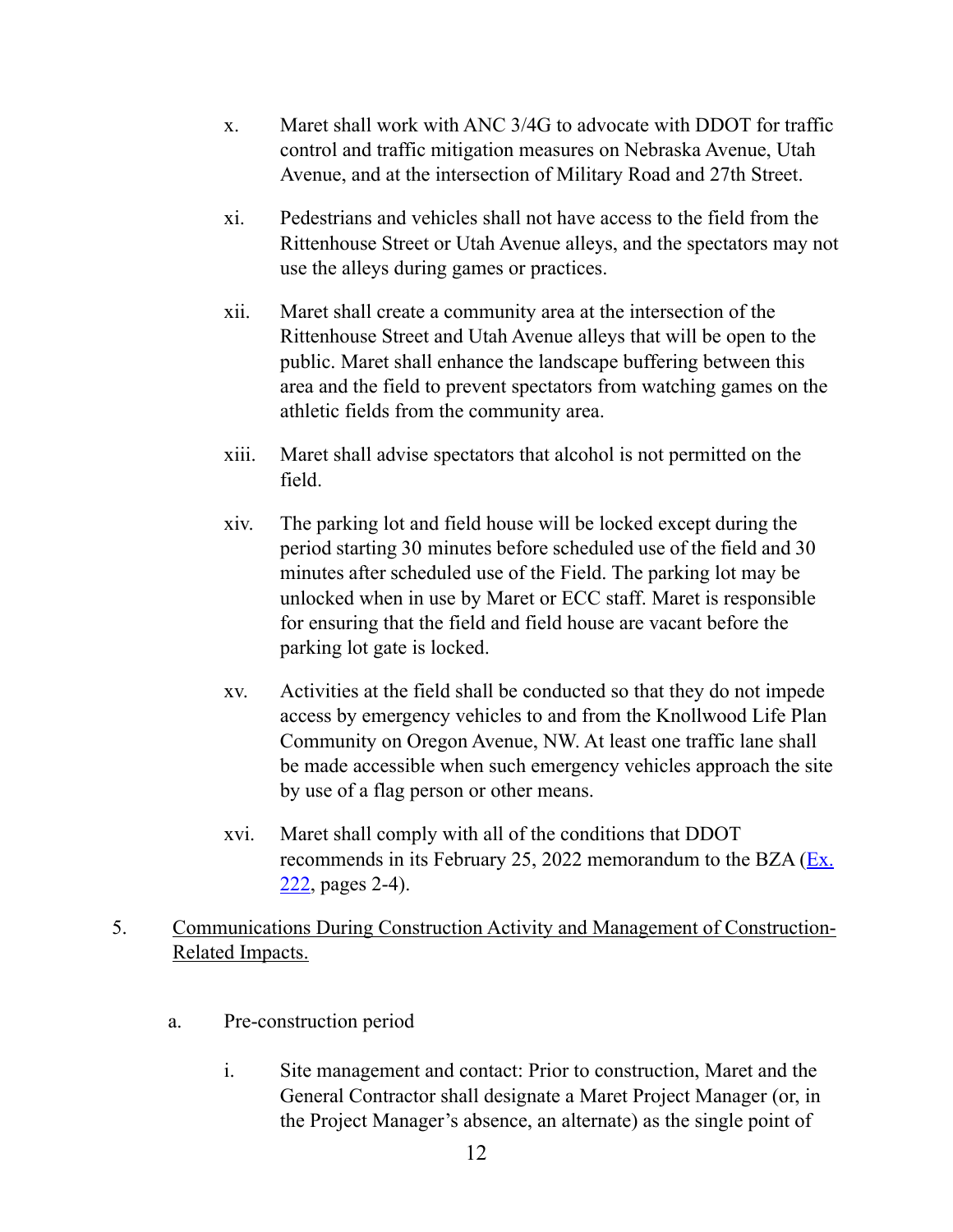contact who will be responsible for receiving, addressing, and resolving any questions, concerns, complaints, or suggestions from the ANC, or from the community. The Maret Project Manager will keep a log of outstanding questions or issues that have been raised by the ANC or the community to identify their status, estimated dates for resolution, and resolution. This log will be available for review by the ANC. The General Contractor will have an employee who is familiar with these Conditions on the site whenever any construction activities are ongoing. Current contact information for the Maret Project Manager will be published on the Maret Athletics Facilities Project Webpage and on gates providing access to the construction site.

- ii. Communications: Maret shall establish a page on its website devoted to communications related to the Athletics Facilities Project, and it will keep this webpage ("Athletics Facilities Project Webpage") current with information that includes: (i) a calendar that identifies all scheduled meetings or events and key construction or preconstruction activities related to the Athletics Facilities Project; (ii) a milestone schedule for the Athletics Facilities Project showing key start and completion dates; and (iii) the date(s) that DDOT or DCRA has approved for any after-hours work (if applicable).
- iii. Home Damage Impact: At least 90 days before the planned start of construction, Maret and the General Contractor will distribute flyers or otherwise communicate with all homes located within 200 feet on the approximate start date.
	- (A) At least 90 days prior to construction, Maret and the General Contractor will offer to conduct a survey of homes at the locations identified below as Designated Survey Homes, in order to provide a pre-construction baseline for any potential damage, including a crack assessment, within this area that might be caused by construction-related activities of the project. Activities include but are not limited to digging and leveling, movement of equipment, tree removal and replacement, and vibration from jackhammers. (There will be no blasting during construction without notice to ANC 3/4G and the neighbors within 200 feet of the site.) The cost for conducting these surveys for any homeowner within the designated group who agrees to a survey shall be borne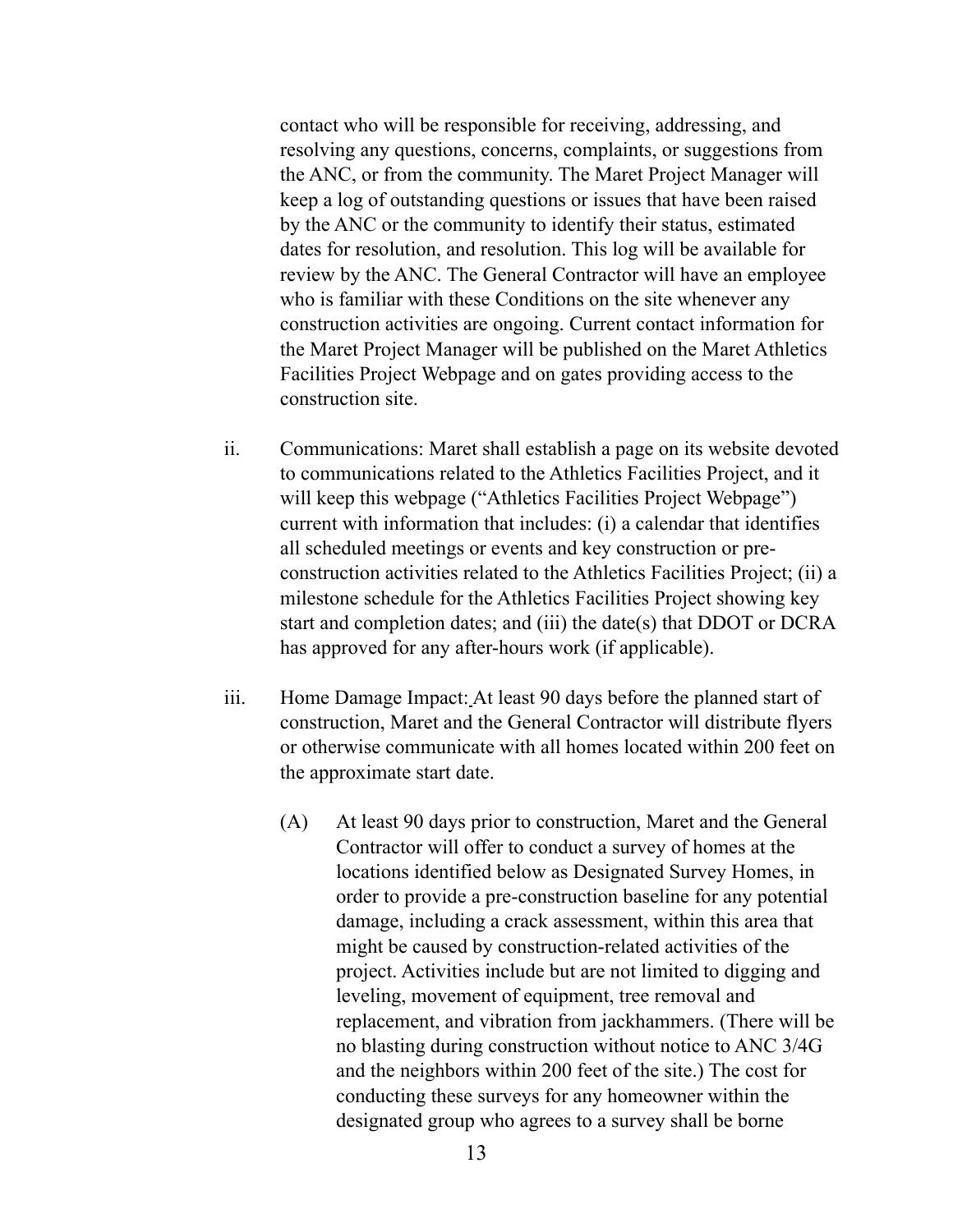entirely by Maret. A copy of any survey conducted will be provided to the relevant homeowner at the homeowner's request.

- (B) The Designated Survey Homes shall include: (1) all the houses on 28th Street, NW, west side, contiguous to the ECC property; (2) all the houses on Nebraska Avenue, NW on the field side, on the same block as the field, and (3) all the houses on Utah Avenue, NW and Rittenhouse Street, NW that are adjacent to the alleys that abut the ECC property.
- (C) At the completion of construction, residents in the Designated Survey Homes may submit to Maret any evidence of damage (including damage from stormwater) that they reasonably believe was caused by the construction. After comparing the pre-construction survey to any evidence of damage, Maret shall contract and pay for repairs of construction damage (including damage from stormwater). If needed, Maret shall pay for cleaning windows of construction dust for the Designated Survey Homes.
- iv. Construction Traffic Control: Prior to the start of construction, Maret and the General Contractor will prepare a proposed plan for managing the construction traffic into and out of the site — the Construction Traffic Plan or CTP. The goal of the CTP shall be to minimize the impact on streets in the surrounding neighborhood and minimize any objectionable effects to the extent reasonably possible. Components of the CTP are:
	- (A) Routes: Construction-related vehicles shall include heavy trucks (including concrete and flatbed trucks), passenger vehicles, pick-up trucks, self-propelled construction equipment, skips, and dumpsters.
		- (i) All construction related vehicles with the limited exception, where necessary, for vehicles that require access from the alley to work on the perimeter landscape buffer, retaining walls, and heritage trees — shall only enter and exit the property from Nebraska Avenue NW. Construction access to the site shall be up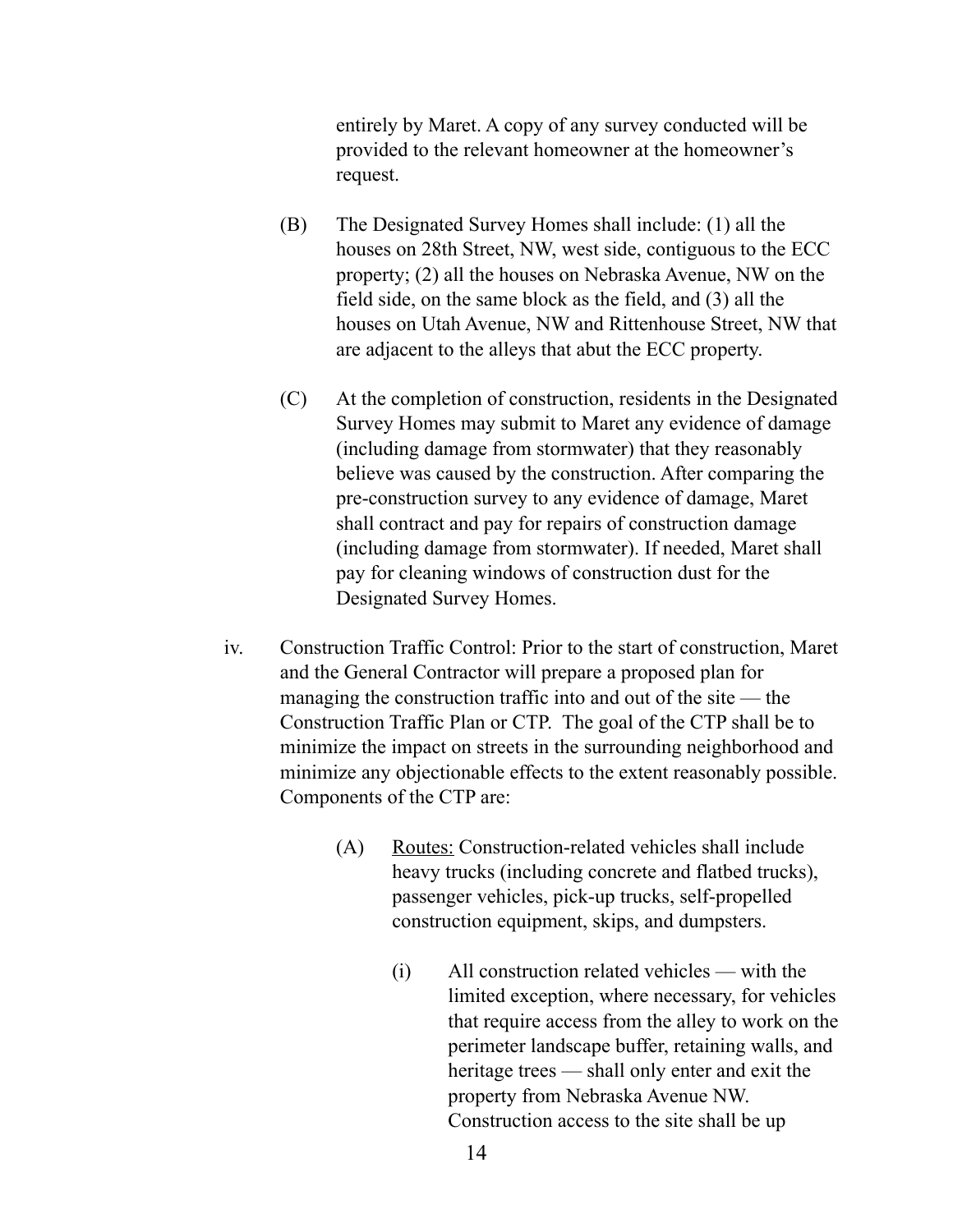Oregon Avenue, NW to Nebraska Avenue, NW (or Oregon Avenue, NW to Rittenhouse Street, NW to Nebraska Avenue, NW depending on the Oregon Avenue, NW construction). Exiting vehicles turn right to Nebraska Avenue, NW and make a left onto Utah Avenue, NW to Military Road, NW. Construction vehicles shall not queue on the street and shall be turned off if not being actively used on site. At no time during the construction period shall heavy equipment be allowed on or through the alleys, including for the purposes of construction operations and storage. If reasonably necessary, Maret shall provide flag persons to ensure that no construction vehicles use the alleys. Construction vehicles shall park on the field, not on neighborhood streets or alleys.

- (ii) Except as provided in paragraph (ii) above, at no time during the construction period shall heavy equipment be allowed on or through the alleys, including for the purposes of construction operations and storage. If reasonably necessary, Maret shall provide flag persons to ensure that no construction vehicles use the alleys.
- (iii) Construction activities at the field shall be conducted so that they do not impede access by emergency vehicles to and from the Knollwood Life Plan Community on Oregon Avenue, NW. At least one traffic lane shall be made accessible when such emergency vehicles approach the site by use of a flag person or other means.
- (B) Staging: Maret shall identify authorized off-site truck staging areas and those areas that are expressly prohibited for truck staging, and Maret shall notify DDOT and ANC 3/4G regarding truck or equipment staging areas and prohibitions against construction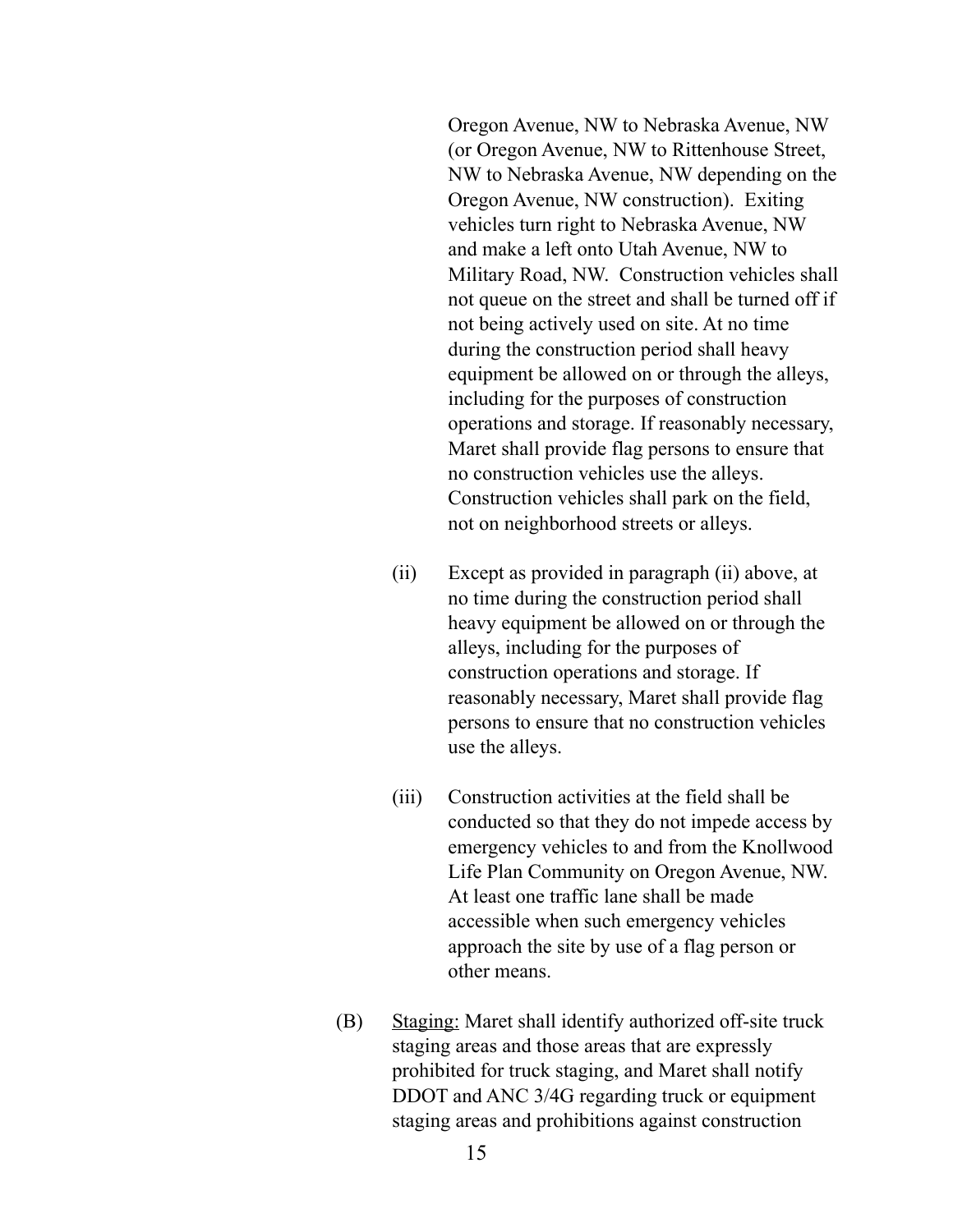traffic in the neighborhood streets surrounding the site as shall be identified in the Construction Management Plan. No staging shall be permitted on residential streets.

- (C) Hours: Maret shall specify actions that the General Contractor will take to prohibit construction traffic (including hauling or replacing dumpsters) into or out of the site Monday through Friday before 7:00 am or after 5:00 pm, Saturdays before 9:00 am and after 5:00 pm, or at any time on Sundays for the duration of construction. Nevertheless, the General Contractor shall be permitted to seek permission from DDOT or DCRA for certain highly limited activities outside of these hours.
- (D) Clean ups: Maret shall ensure that the General Contractor utilize controls including but not limited to tarps and other covers and tie-downs to control dust generation or slippage of materials from truck movement on roadways to and from the site. Maret shall ensure that contractor follow procedures to promptly clean up any spills or slippages on roadways from vehicles associated with the project.
- v. Construction Parking: Prior to the start of construction, Maret and the General Contractor will prepare a plan to accommodate parking and transportation during construction for the construction workers – i.e., the Construction Parking Plan (CPP). At a minimum, the plan will include:
	- (A) Identification of permitted off-site parking for use during construction by workers at any time during construction when they are unable to be accommodated on the site, but no construction worker parking on residential streets shall be permitted;
	- (B) Provision of common vehicle (bus, van) to transport workers from any off-site parking location to and from the site;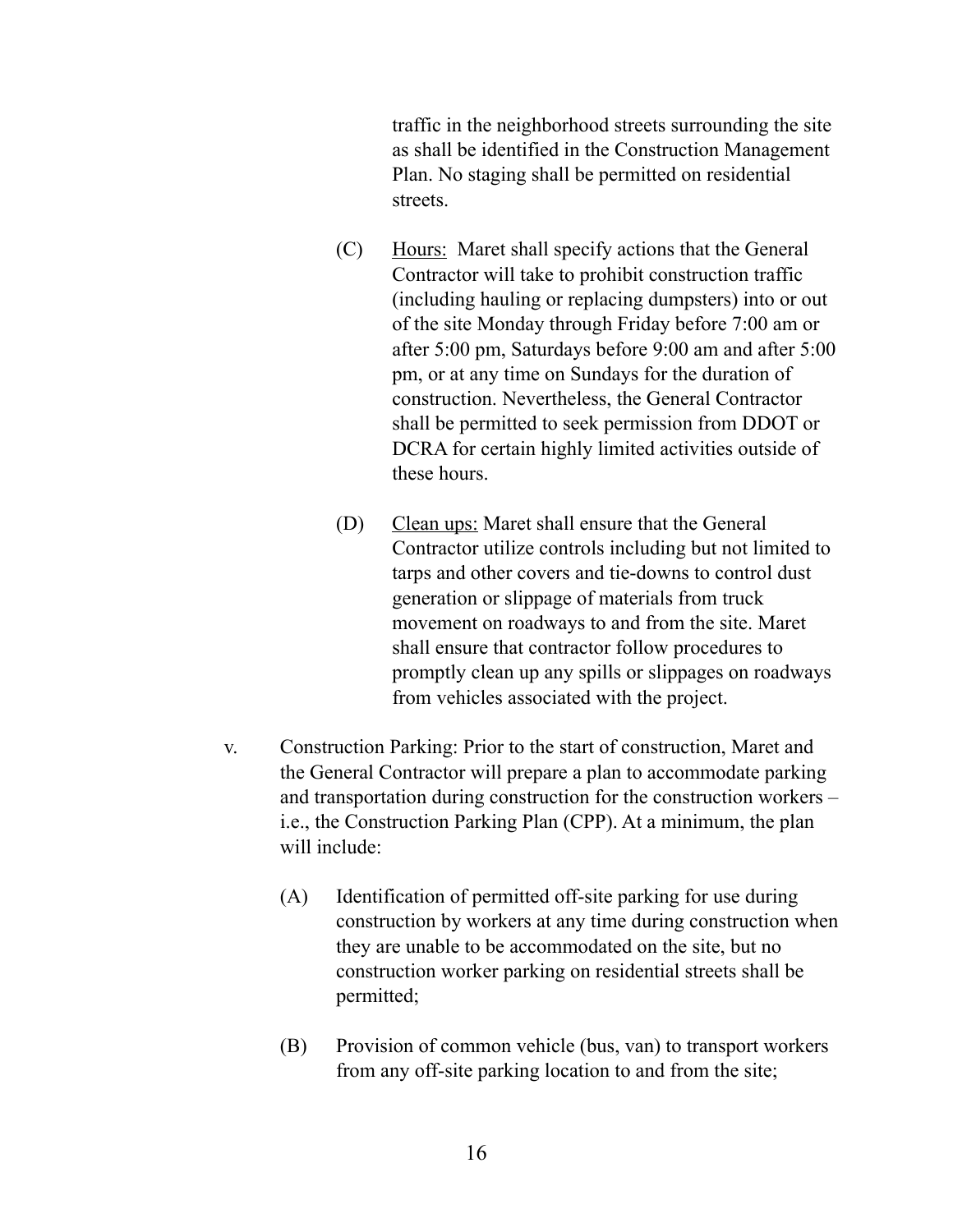- (C) A plan for communicating the off-site parking requirements to construction workers, and
- (D) A penalty plan for violations of this policy, including the amounts of penalty, the responsible party, and the recipient of penalty payments. The CPP will be published on the Athletic Facilities Project Website and up-dated as necessary by the General Contractor and Maret.
- vi. Communication: The Construction Traffic Plan will be published on the Athletics Facilities Project Webpage and updated as necessary by the General Contractor and Maret.
- vii. Site Preparation Elements: Prior to the start of construction, Maret and the General Contractor shall prepare a plan to minimize construction noise, vibrations, odors, dust, dirt, liquid spills or leaks, fumes, effluents, floodlights, rats and other pests, and other potential disruption or effects from the Athletic Facilities Project (the "Construction Management Plan"). This plan will include, at a minimum, actions that will be taken to:
	- (A) minimize airborne dust or dirt during construction;
	- (B) limit smoking or break areas to designated areas on site that are located no closer than 25 feet from the property line shared with the 28<sup>th</sup> Street, NW neighbors;
	- (C) require construction workers to refrain from consuming food on nearby residential streets and to consume food inside the construction fence, and construction workers shall also remove all food trash daily. Any food trucks serving the workers shall be parked off street on the site and not on the surrounding streets.
	- (D) prohibit construction workers from using alcohol or drugs on the site; and
	- (E) control and mitigate stormwater runoff during the construction period.
- viii. Management and Community Relations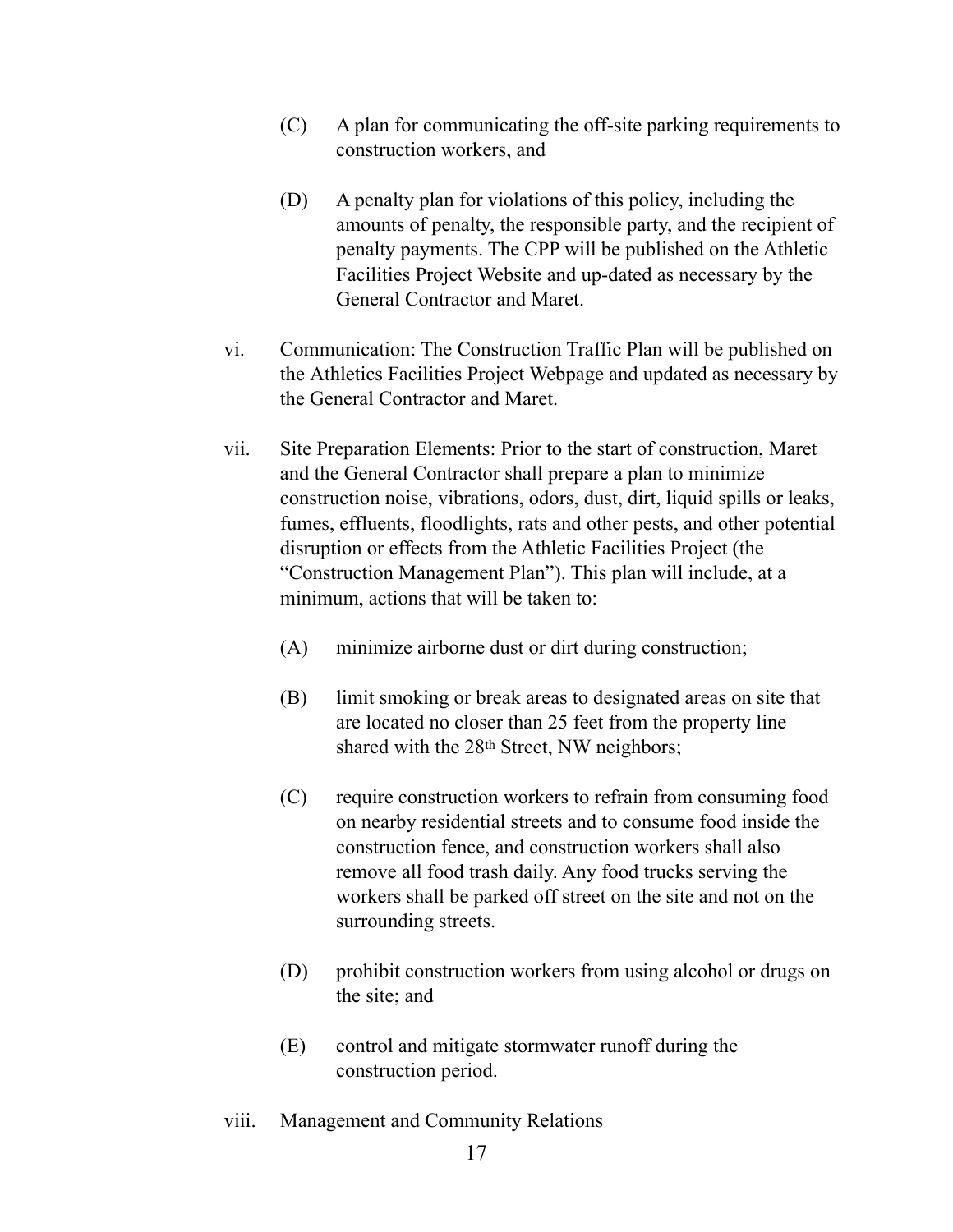- (A) ANC 3/4G shall create a Maret Project Task Force. Beginning two months before any construction begins and continuing through two months after construction is completed, Maret and/or the General Contractor will meet monthly (or as often as the Task Force determines is necessary, but not more than two times per month) with a Task Force composed of three to five ANC commissioners or Commission appointed designees. The Task Force members will be selected by ANC 3/4G, and their names and contact information will be posted on ANC  $3/4G$ 's website (anc $3g.org$ ). Maret, the General Contractor, and the Episcopal Children's Center may be represented at all Task Force meetings as ex-officio members and will report on the status of construction, the upcoming construction schedule, and any problems or concerns that residents have raised.
- (B) The Task Force shall provide a written framework to Maret and the General Contractor in a timely fashion before construction begins outlining the Task Force objectives and monitoring functions. Adoption of the framework by the Task Force will be by a simple majority. The minority may request that alternative views be distributed to Maret and the General Contractor. After presentation of the framework to Maret and the General Contractor, all parties shall agree to mutually acceptable terms that shall constitute the final construction framework.
- (C) All construction activities on the ECC/Maret property shall be undertaken in a manner that is consistent with all conditions of the BZA Order (including the language in this Condition #5) approving the Application and all related permits, amendments, or agreements with applicable regulatory agencies. ANC agreements and/or resolutions may be incorporated by reference in BZA orders or included separately among the relevant parties.
- (D) Maret and the General Contractor may at any time make reasonable modifications to their construction activities, after consulting with the Task Force so long as the modifications are consistent with the BZA's Order. The Task Force, Maret,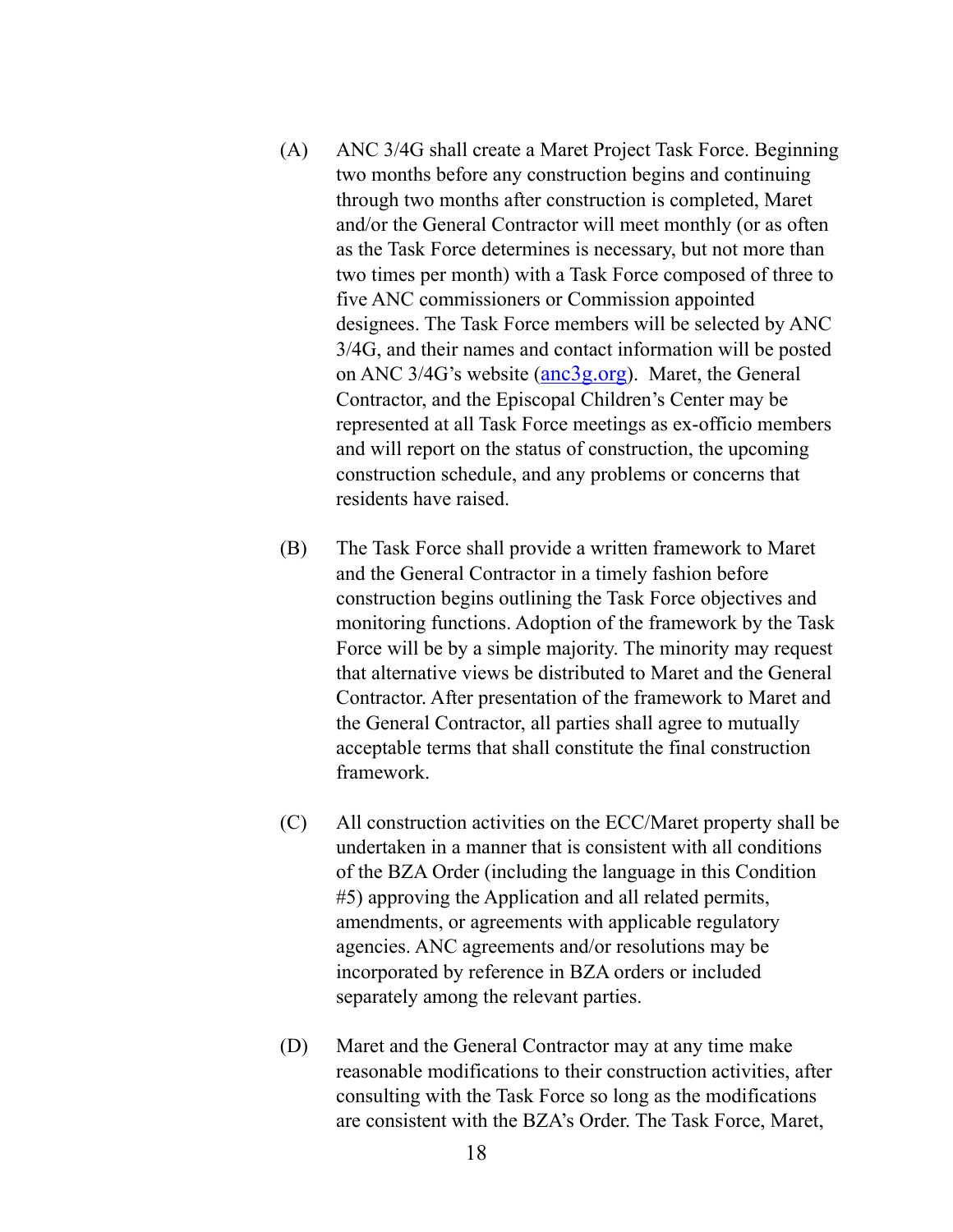and the General Contractor will make reasonable efforts to address and resolve any questions or issues that are raised with regard to a particular element of construction activity on the ECC/Maret property.

- (E) Notification: Maret shall publish the requirements of this Condition #5 on the Athletic Facilities Project Website and update it as necessary. Maret will require that its General Contractor include provisions in all subcontracts that will require that the subcontractor adhere to the provisions of this Condition #5. Nevertheless, Maret and the General Contractor will remain responsible for ensuring that work on the Athletic Facilities Project is undertaken in accordance with all requirements of these Conditions.
- b. Construction Period
	- i. Hours: Normal construction hours shall be between 7:00 a.m. and 5:00 p.m. Monday through Friday, and between 9:00 a.m. and 5:00 p.m. on Saturday. In the event that an emergency threatens the life and safety of workers, or others in the community, construction may occur during other hours or on other days so long as the ANC is given reasonable notice. Reasonable notice shall be considered an email to the Single Member District Commissioner and ANC Chair and is not required to be given before the start of the emergency work if there is inadequate time to do so.
	- ii. Perimeter Elements
		- (A) Alleys: The actual alleys behind the houses on Utah Avenue, NW and Rittenhouse Street, NW themselves, shall be repaired by the contractor should they be damaged during construction. Restoration of the alleys should be to a preconstruction level at the direction and satisfaction of DDOT.
		- (B) Other structures: All the garages and driveways on the Utah Avenue, NW and Rittenhouse Street, NW alleys shall be restored to pre-construction status should they be damaged from "sinking" or cracking due to subsidence or other causes related to digging and earth removal nearby the alleys. All the fences separating the above stated homes (or alleys) from the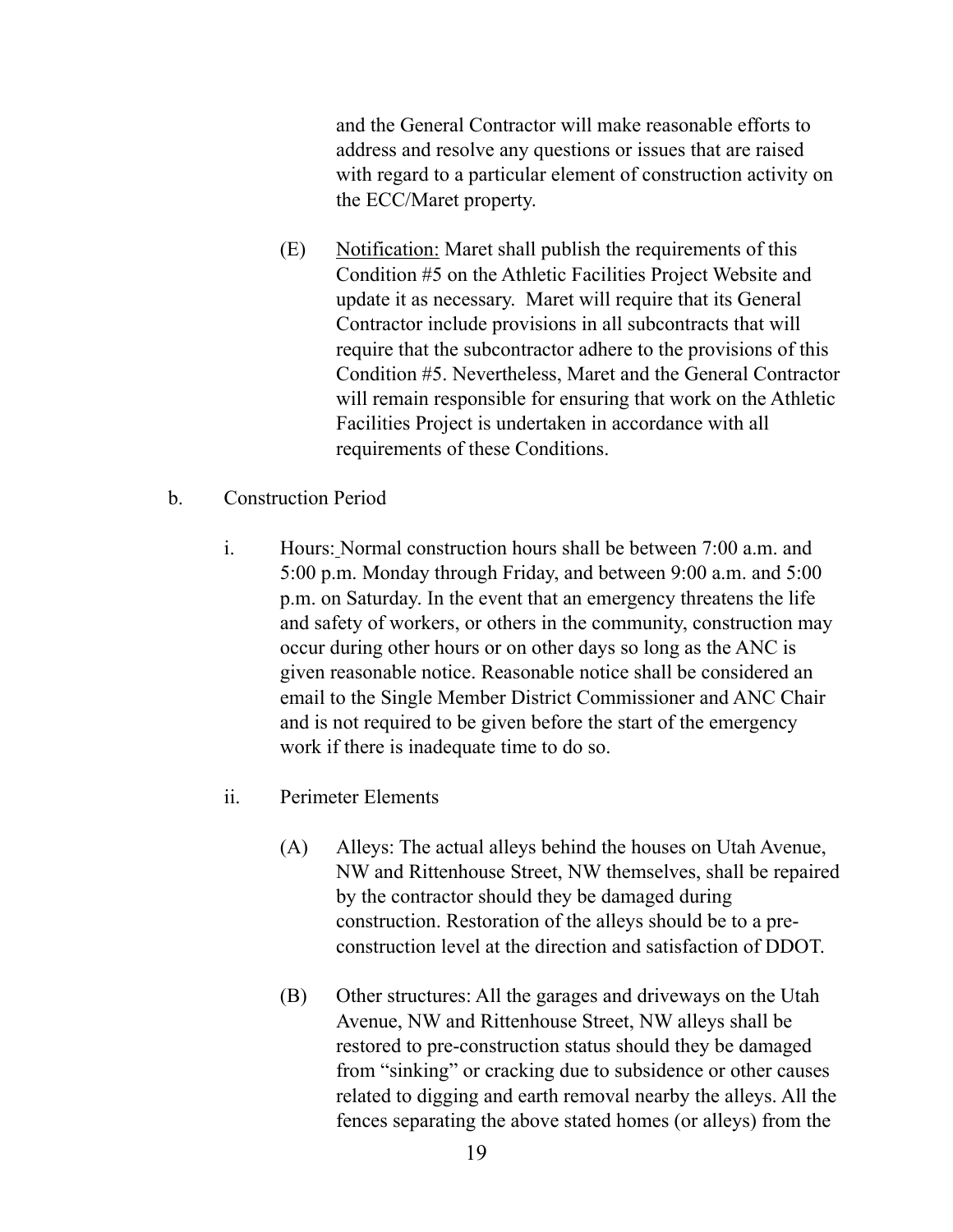ECC site shall be replaced in-kind if damaged due to construction. Where necessary, Maret and the General Contractor shall erect and maintain a high-quality construction fence along the perimeter of the site. All the contiguous properties landscaping shall be maintained and protected. All vegetation and trees on neighboring properties near the property line are to have proper tree and root ball protection to the extent they are impacted by the construction of the project.

- iii. On-site elements
	- (A) Construction facilities: Construction offices shall be located on the construction site. Construction trailers and latrines will not be positioned within 25' of the property line. Construction offices, latrines, material dumps, or project-related vehicles of any kind will be screened to minimize any visual impacts.
	- (B) Trash and debris: Maret and the General Contractor shall remove rubbish and construction debris as necessary during the normal construction work day and shall inspect the site daily for compliance. Maret shall publish to the Athletic Facilities Project Website complete contact information for a point of contact (which may be the designated Project Manager), whom neighbors can contact to report rubbish or construction debris outside of the construction site.
	- (C) Notification: Maret and the General Contractor shall erect reasonable signage throughout the Athletic Facilities Project site to advise subcontractors and construction workers of the requirements of these Conditions.

#### 6. Dispute Resolution

A. Any person claiming that Maret or Maret's contractors has violated any of these conditions may submit a complaint to the Task Force. The Task Force will attempt to resolve the dispute informally. The Task Force may impose reasonable fines and/or require performance of the obligations imposed by these conditions. The total amount of fines will be capped at \$25,000.